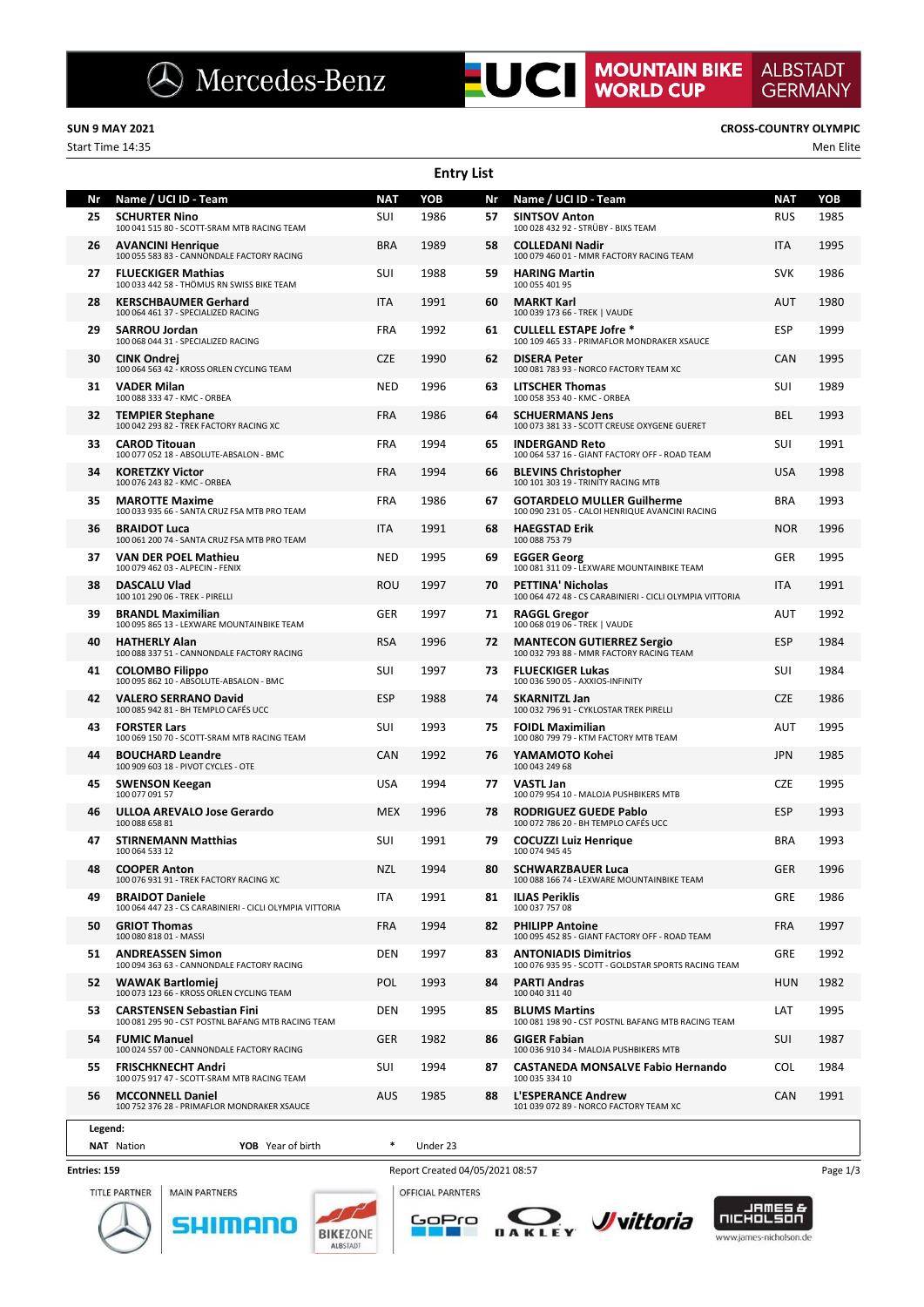Start Time 14:35 Men Elite

**ALBSTADT** 

**GERMANY** 

|          |                                                                                                     |                   | <b>Entry List</b> |           |                                                                                             |                   |             |
|----------|-----------------------------------------------------------------------------------------------------|-------------------|-------------------|-----------|---------------------------------------------------------------------------------------------|-------------------|-------------|
| Nr<br>89 | Name / UCI ID - Team<br><b>VITZTHUM Simon</b><br>100 081 328 26 - JB BRUNEX SUPERIOR FACTORY RACING | <b>NAT</b><br>SUI | YOB<br>1995       | Nr<br>121 | Name / UCI ID - Team<br><b>HELTA Filip</b><br>100 095 474 10                                | <b>NAT</b><br>POL | YOB<br>1997 |
| 90       | <b>ALBIN Vital</b><br>100 101 295 11 - THÖMUS RN SWISS BIKE TEAM                                    | SUI               | 1998              | 122       | <b>CLACHERTY Frazer</b><br>100 095 542 78 - JB BRUNEX SUPERIOR FACTORY RACING               | <b>GBR</b>        | 1997        |
| 91       | <b>DRECHOU Hugo</b><br>100 068 037 24 - SCOTT CREUSE OXYGENE GUERET                                 | <b>FRA</b>        | 1991              | 123       | <b>PATON Cole</b><br>100 106 690 71                                                         | <b>USA</b>        | 1997        |
| 92       | <b>HAIMY Shlomi</b><br>100 058 157 38 - MALOJA PUSHBIKERS MTB                                       | <b>ISR</b>        | 1989              | 124       | <b>DISERA Quinton</b><br>100 098 212 32 - NORCO FACTORY TEAM XC                             | <b>CAN</b>        | 1998        |
| 93       | <b>DUBAU Joshua</b><br>100 087 495 82 - MASSI                                                       | <b>FRA</b>        | 1996              | 125       | <b>MOLNAR Ede-Karoly</b><br>100 107 762 76 - DINAMO - BIKEXPERT - SUPERBET                  | ROU               | 1996        |
| 94       | <b>BERTOLINI Gioele</b><br>100 079 461 02 - TRINX FACTORY TEAM                                      | <b>ITA</b>        | 1995              | 126       | <b>EID Emil Hasund</b><br>100 206 716 90                                                    | <b>NOR</b>        | 1995        |
| 95       | <b>FINCHAM Sean</b><br>100 101 269 82 - NORCO FACTORY TEAM XC                                       | CAN               | 1998              | 127       | <b>BSCHERER Moritz</b><br>100 088 147 55 - KTM FACTORY MTB TEAM                             | AUT               | 1996        |
| 96       | <b>COSTA Mario</b><br>100 068 071 58                                                                | <b>POR</b>        | 1991              | 128       | <b>AUCLAIR Raphael</b><br>100 093 564 40 - PIVOT CYCLES - OTE                               | <b>CAN</b>        | 1997        |
| 97       | DE COSMO Gioele<br>100 098 238 58 - TREK - PIRELLI                                                  | <b>ITA</b>        | 1997              | 129       | <b>ALLARD Basile</b><br>100 111 388 16 - VELCAN MTB PRO TEAM                                | <b>FRA</b>        | 1998        |
| 98       | <b>NAGLIC Rok</b><br>100 090 791 80                                                                 | <b>SLO</b>        | 1996              | 130       | <b>MOLLA AMET ALI OGLOU Charoun</b><br>100 073 314 63 - SCOTT - GOLDSTAR SPORTS RACING TEAM | <b>GRE</b>        | 1991        |
| 99       | <b>OLIVER Ben</b><br>100 088 141 49                                                                 | <b>NZL</b>        | 1996              | 131       | <b>GUERRINI Marcel</b><br>100 076 515 63 - TORPADO URSUS                                    | <b>SUI</b>        | 1994        |
| 100      | <b>PIDCOCK Thomas *</b><br>100 109 775 52                                                           | GBR               | 1999              | 132       | <b>DELICH PARDO Nicolas</b><br>100 101 270 83 - R1 - CYCLING EDUCATION                      | <b>CHI</b>        | 1997        |
| 101      | <b>PAEZ LEON Hector Leonardo</b><br>100 040 223 49                                                  | <b>COL</b>        | 1982              | 133       | <b>FORTIER Marc Andre</b><br>100 088 150 58 - PIVOT CYCLES - OTE                            | CAN               | 1996        |
| 102      | <b>TITARENKO Dmytro</b><br>100 067 647 22                                                           | UKR               | 1990              | 134       | <b>BASTOS GALINSKI Ulan</b><br>100 158 999 00 - CALOI HENRIQUE AVANCINI RACING              | <b>BRA</b>        | 1998        |
| 103      | <b>BOTERO VILLEGAS Jhonatan</b><br>100 077 193 62                                                   | <b>COL</b>        | 1992              | 135       | <b>ESTEBAN AGUERO Ismael</b><br>100 420 787 82                                              | <b>ESP</b>        | 1983        |
| 104      | <b>SCHELB Julian</b><br>100 068 059 46                                                              | <b>GER</b>        | 1992              | 136       | <b>DANIEL Thibault</b><br>100 095 453 86 - CUBE PRO FERMETURES SEFIC                        | <b>FRA</b>        | 1997        |
| 105      | <b>TABACCHI Mirko</b><br>100 069 140 60 - KTM PROTEK ELETTROSYSTEM                                  | ITA               | 1989              | 137       | ZAMROZNIAK Jakub<br>100 088 222 33 - JBG - 2 CRYOSPACE                                      | <b>POL</b>        | 1996        |
| 106      | ULIK Matej<br>100 093 367 37 - EXPRES CZ - TUFO TEAM KOLÍN                                          | <b>SVK</b>        | 1997              | 138       | <b>DE LANGE Tristan</b><br>100 096 397 60                                                   | <b>NAM</b>        | 1997        |
| 107      | <b>GAGNE Raphael</b><br>100 036 735 53                                                              | CAN               | 1987              | 139       | <b>ORSCHEL Tyler</b><br>100 108 263 92                                                      | <b>CAN</b>        | 1998        |
| 108      | <b>SOTO Catriel</b><br>100 041 888 65                                                               | ARG               | 1987              | 140       | <b>PAPRSTKA Tomas</b><br>100 066 295 28 - GAPP SYSTEM - KOLOFIX MTB RACING TEAM             | <b>CZE</b>        | 1992        |
| 109      | <b>KELLECI Abdulkadir</b><br>100 038 174 37                                                         | TUR               | 1986              | 141       | <b>LINDGREN Emil</b><br>100 033 659 81 - SERNEKE ALLEBIKE MTB TEAM                          | <b>SWE</b>        | 1985        |
| 110      | <b>FILATOV Ivan</b><br>100 092 507 50                                                               | <b>RUS</b>        | 1996              | 142       | <b>SCHEHL Niklas</b><br>100 099 791 59 - TEAM BULLS                                         | <b>GER</b>        | 1998        |
| 111      | <b>FANGER Martin</b><br>100 036 434 43                                                              | SUI               | 1988              | 143       | <b>WEBER Sascha</b><br>100 033 561 80                                                       | <b>GER</b>        | 1988        |
| 112      | <b>PALUMBY Zsombor</b><br>100 088 212 23                                                            | <b>HUN</b>        | 1996              | 144       | <b>GAZE Samuel</b><br>100 086 115 60 - ALPECIN - FENIX                                      | <b>NZL</b>        | 1995        |
| 113      | <b>ROHRBACH Nicola</b><br>100 041 087 40                                                            | SUI               | 1986              | 145       | <b>AUVIN Clement</b><br>100 147 700 50                                                      | <b>FRA</b>        | 1998        |
| 114      | <b>IVANOV Timofei</b><br>100 063 468 14 - EXPRES CZ - TUFO TEAM KOLÍN                               | <b>RUS</b>        | 1990              | 146       | <b>LORET Maxime</b><br>100 088 154 62 - VELCAN MTB PRO TEAM                                 | <b>FRA</b>        | 1995        |
| 115      | LUKASIK Krzysztof<br>100 100 928 32 - JBG - 2 CRYOSPACE                                             | POL               | 1993              | 147       | <b>GRAF Silas</b><br>100 150 281 12                                                         | <b>GER</b>        | 1998        |
| 116      | <b>KONIAIEV Oleksandr</b><br>100 876 956 60                                                         | <b>UKR</b>        | 1996              | 148       | <b>DUBAU Lucas</b><br>100 088 155 63                                                        | <b>FRA</b>        | 1996        |
| 117      | <b>LINDBERG Jonas</b><br>100 094 136 30                                                             | DEN               | 1997              | 149       | <b>BEELI Andrin</b><br>100 080 511 82                                                       | SUI               | 1995        |
| 118      | <b>MIRANDA MALDONADO Sebastian</b><br>100 080 951 37                                                | CHI               | 1992              | 150       | <b>BREGENZER Alex</b><br>100 101 833 64                                                     | <b>GER</b>        | 1998        |
| 119      | DE FROIDMONT Pierre<br>100 095 866 14 - BH - WALLONIE MTB TEAM                                      | BEL               | 1997              | 151       | <b>SOETE Daan</b><br>100 075 736 60                                                         | BEL               | 1994        |
| 120      | <b>KOZLOVSKYY Volodymyr</b><br>100 098 394 20                                                       | <b>UKR</b>        | 1997              | 152       | <b>SPESCHA Ursin</b><br>100 098 805 43                                                      | SUI               | 1998        |
| Legend:  |                                                                                                     |                   |                   |           |                                                                                             |                   |             |

## **NAT** Nation **YOB** Year of birth **\*** Under 23

**Entries: 159**



51

**MAIN PARTNERS** nANO ALBSTADT





Report Created 04/05/2021 08:57 Page 2/3

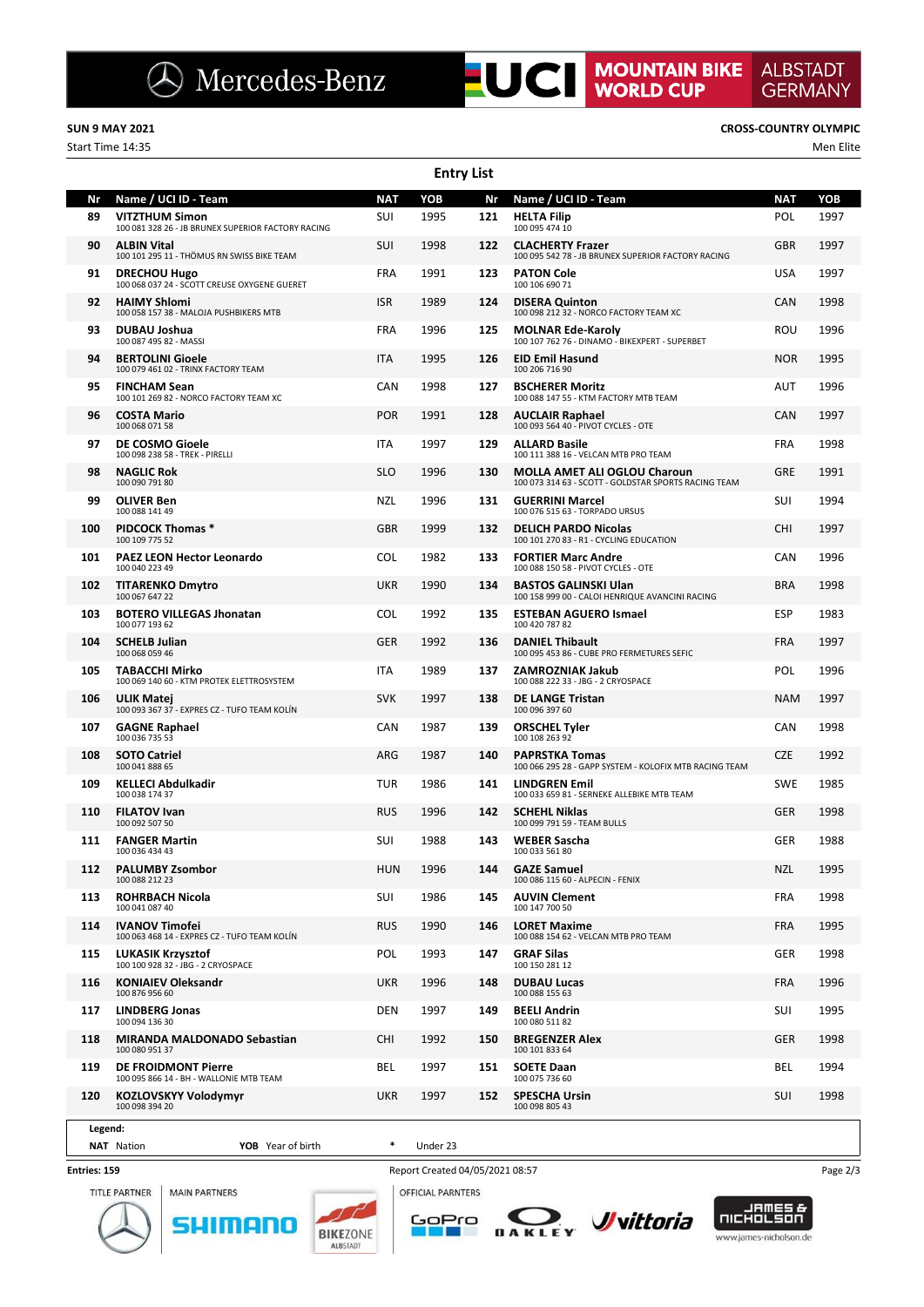Start Time 14:35 Men Elite

**SUN 9 MAY 2021 CROSS-COUNTRY OLYMPIC**

**ALBSTADT** 

|     | <b>Entry List</b>                                                             |            |      |                            |                   |  |  |  |  |  |  |  |  |
|-----|-------------------------------------------------------------------------------|------------|------|----------------------------|-------------------|--|--|--|--|--|--|--|--|
| Nr  | Name / UCI ID - Team                                                          | <b>NAT</b> | YOB  | Name / UCI ID - Team<br>Nr | YOB<br><b>NAT</b> |  |  |  |  |  |  |  |  |
| 153 | <b>RYF Joris</b><br>100 094 171 65                                            | SUI        | 1997 |                            |                   |  |  |  |  |  |  |  |  |
| 154 | <b>JELINEK Josef</b><br>100 097 456 52 - CYKLOSTAR TREK PIRELLI               | <b>CZE</b> | 1998 |                            |                   |  |  |  |  |  |  |  |  |
| 155 | <b>DUQUESNE Remy</b><br>100 111 455 83 - VCA ANJOS ASTERION                   | <b>FRA</b> | 1998 |                            |                   |  |  |  |  |  |  |  |  |
| 156 | <b>VOBECKY Zdenek</b><br>100 069 569 04                                       | <b>CZE</b> | 1989 |                            |                   |  |  |  |  |  |  |  |  |
| 157 | <b>VANDEN HAESEVELDE Rob</b><br>100 094 448 51 - MOUNTAINBIKE RACINGTEAM      | BEL        | 1996 |                            |                   |  |  |  |  |  |  |  |  |
| 158 | <b>VIALLE Alexandre</b><br>100 078 522 33                                     | CAN        | 1994 |                            |                   |  |  |  |  |  |  |  |  |
| 159 | <b>NEFF Luis</b><br>100 111 227 49                                            | GER        | 1997 |                            |                   |  |  |  |  |  |  |  |  |
| 160 | <b>BELHUMEUR Felix</b><br>100 088 602 25 - PIVOT CYCLES - OTE                 | CAN        | 1996 |                            |                   |  |  |  |  |  |  |  |  |
| 161 | <b>VIDAL Victor</b><br>100 111 850 90                                         | <b>FRA</b> | 1998 |                            |                   |  |  |  |  |  |  |  |  |
| 162 | <b>VITALI Bruno</b><br>100 111 229 51                                         | SUI        | 1994 |                            |                   |  |  |  |  |  |  |  |  |
| 163 | <b>ROMERO BARCELO Pau</b><br>100 099 814 82 - IRONTECH TECNIC MENDIZ AMBISIST | <b>ESP</b> | 1996 |                            |                   |  |  |  |  |  |  |  |  |
| 164 | <b>SERRES Lorenzo</b><br>100 108 452 87                                       | <b>FRA</b> | 1998 |                            |                   |  |  |  |  |  |  |  |  |
| 165 | <b>WIMMER Florian</b><br>100 111 223 45                                       | AUT        | 1997 |                            |                   |  |  |  |  |  |  |  |  |
| 166 | <b>GEGENHEIMER Simon</b><br>100 059 492 15 - MOUNTAINBIKE RACINGTEAM          | <b>GER</b> | 1988 |                            |                   |  |  |  |  |  |  |  |  |
| 167 | <b>BURKI Nick</b><br>100 101 296 12 - BIKE TEAM SOLOTHURN                     | SUI        | 1998 |                            |                   |  |  |  |  |  |  |  |  |
| 168 | <b>OSTASZEWSKI Karol</b><br>100 157 733 92                                    | POL        | 1998 |                            |                   |  |  |  |  |  |  |  |  |
| 169 | <b>FEINAUER Tim</b><br>100 149 940 59                                         | GER        | 1998 |                            |                   |  |  |  |  |  |  |  |  |
| 170 | <b>TRIGO Florian</b><br>100 080 784 64 - TEAM VOSGES VTT                      | <b>FRA</b> | 1994 |                            |                   |  |  |  |  |  |  |  |  |
| 171 | <b>TROPARDY Arthur</b><br>100 072 821 55 - TEAM CYCLES DARNANVILLE            | <b>FRA</b> | 1991 |                            |                   |  |  |  |  |  |  |  |  |
| 172 | <b>SIBILLE Vincent</b><br>100 081 515 19 - TEAM VOSGES VTT                    | <b>FRA</b> | 1995 |                            |                   |  |  |  |  |  |  |  |  |
| 173 | <b>THOMA Dario</b><br>100 094 170 64                                          | SUI        | 1997 |                            |                   |  |  |  |  |  |  |  |  |
| 174 | <b>DEPE Serdar</b><br>100 101 299 15                                          | <b>TUR</b> | 1998 |                            |                   |  |  |  |  |  |  |  |  |
| 175 | <b>BURCAK Tomas</b><br>100 460 966 06                                         | <b>SVK</b> | 1994 |                            |                   |  |  |  |  |  |  |  |  |
| 176 | <b>WETZEL Max</b><br>100 525 346 75                                           | <b>GER</b> | 1998 |                            |                   |  |  |  |  |  |  |  |  |
| 177 | <b>GUTMANN Simon</b><br>100 144 343 88                                        | <b>GER</b> | 1995 |                            |                   |  |  |  |  |  |  |  |  |
| 178 | <b>KRIEG Kevin</b><br>100 073 862 29                                          | SUI        | 1992 |                            |                   |  |  |  |  |  |  |  |  |
| 179 | <b>STEINHART Tobias</b><br>100 150 762 08                                     | GER        | 1998 |                            |                   |  |  |  |  |  |  |  |  |
| 180 | <b>PLANTET Pierre-Geoffroy</b><br>100 040 576 14                              | <b>FRA</b> | 1984 |                            |                   |  |  |  |  |  |  |  |  |
| 181 | <b>HOG Heiko</b><br>100 081 702 12                                            | GER        | 1994 |                            |                   |  |  |  |  |  |  |  |  |
| 182 | <b>OLIVETTI Sven</b><br>100 146 358 66                                        | SUI        | 1997 |                            |                   |  |  |  |  |  |  |  |  |
| 183 | <b>MEISEN Marcel</b><br>100 048 530 14                                        | GER        | 1989 |                            |                   |  |  |  |  |  |  |  |  |

| Legend:              |                      |                                    |                                 |        |                          |                                                        |          |
|----------------------|----------------------|------------------------------------|---------------------------------|--------|--------------------------|--------------------------------------------------------|----------|
| Nation<br><b>NAT</b> | Year of birth<br>YOB |                                    | *<br>Under 23                   |        |                          |                                                        |          |
| Entries: 159         |                      |                                    | Report Created 04/05/2021 08:57 |        |                          |                                                        | Page 3/3 |
| <b>TITLE PARTNER</b> | <b>MAIN PARTNERS</b> |                                    | <b>OFFICIAL PARNTERS</b>        |        |                          |                                                        |          |
|                      |                      | <b>BIKEZONE</b><br><b>ALBSTADT</b> | GoPro                           | DAKLEY | <b><i>J</i></b> vittoria | -EMEET-7<br><b>NICHOLSON</b><br>www.james-nicholson.de |          |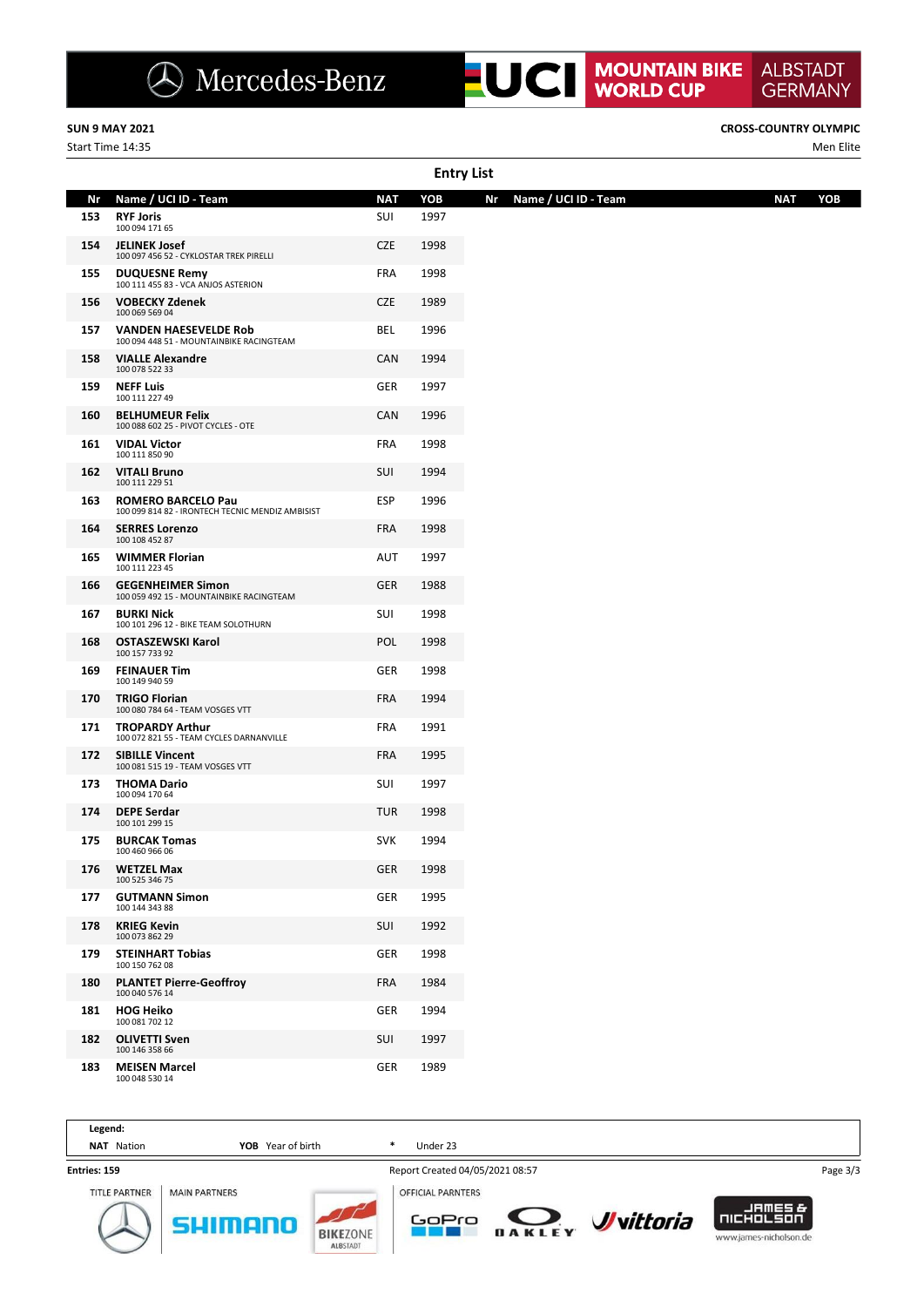### **SUN 9 MAY 2021 CROSS-COUNTRY OLYMPIC**

100 032 790 85 - TRINX FACTORY TEAM

**Entry List** Start Time 11:20 Women Elite **Nr Name / UCI ID - Team NAT YOB Nr Name / UCI ID - Team NAT YOB 25 FERRAND PREVOT Pauline** FRA 1992<br>100 066 298 31 - ABSOLUTE-ABSALON - BMC **26 MCCONNELL Rebecca** AUS 1991 100 752 377 29 - PRIMAFLOR MONDRAKER XSAUCE **27 TERPSTRA Anne** NED 1991 100 053 652 92 - GHOST FACTORY RACING **28 COURTNEY Kate** USA 1995<br>100 081 488 89 - SCOTT-SRAM MTB RACING TEAM **29 NEFF Jolanda** SUI 1993 100 070 941 18 - TREK FACTORY RACING XC **30 FREI Sina** Suite of Assemblance Control of the Suite of Assemblance Control of Assemblance Control of Assemblance Control of Assemblance Control of Assemblance Control of Assemblance Control of Assemblance Control of A **31 LECHNER Eva ITA** 1985 **32 MICHIELS Githa** BEL 1983<br>100 039 510 15 **33 BELOMOINA Yana** UKR 1992<br>100 066 461 00 - CST POSTNL BAFANG MTB RACING TEAM **57 INDERGAND Linda** SUI 1993<br>100 073 333 82 - LIV FACTORY RACING **58 FORCHINI Ramona**<br>100 076 611 62 - JB BRUNEX SUPERIOR FACTORY RACING **59 LAST Annie** GBR 1990<br>100 056 214 35 **60 EIBL Ronja \*** GER 1999 100 157 705 64 - ALPECIN - FENIX **61 DEGN Malene** 100 088 153 61 - KMC - ORBEA **62 KOLLER Nicole** SUI 1997 100 093 544 20 - GHOST FACTORY RACING **63 REDECKER Cherie RSA** 1989<br>100 076 945 08 - COMPUTER MANIA MTB RACING TEAM **64 KELLER Alessandra** SUI 1996 100 087 176 54 - THÖMUS RN SWISS BIKE TEAM **65 BENKO Barbara** HUN 1990<br>100 058 726 25 - MALOJA PUSHBIKERS MTB **66 VON BERSWORDT Sophie** NED 1996 100 087 484 71 - JB BRUNEX SUPERIOR FACTORY RACING **67 GOMEZ VILLAFANE Sofia** ARG 1994 100 081 408 09 **68 KESEG STEVKOVA Janka** SVK 1976 100 042 018 01 **69 MOURAO Jaqueline BRA** 1975 100 826 291 29 **70 RIEDER Nadine** GER 1989 100 063 350 90 - GHOST FACTORY RACING **71 BRESSET Julie Community Community Community Community Community Community Community Community Community Community Community Community Community Community Community Community Community Community Community Community Comm** 100 053 971 23 - MASSI **72 CRNOGORAC Jovana** SRB 1992 100 072 992 32 **73 TEOCCHI Chiara** ITA 1996 100 088 172 80 - TRINITY RACING MTB **74 GERAULT Lena** FRA 1995 100 080 555 29 - VCA ANJOS ASTERION **75 JACKSON Jennifer** CAN 1995 100 594 192 51 - NORCO FACTORY TEAM XC

**ALBSTADT** 

**GERMANY** 

|         | 100 066 461 00 - CST POSTNE BAFAING IVITB RACING TEAM                            |                   |            |          |    | 100 058 726 25 - MALOJA PUSHBIKERS MTB                                            |            |      |
|---------|----------------------------------------------------------------------------------|-------------------|------------|----------|----|-----------------------------------------------------------------------------------|------------|------|
| 34      | LOIV Janika<br>100 108 715 59                                                    |                   | <b>EST</b> | 1989     | 66 | <b>VON BERSWORDT Sophie</b><br>100 087 484 71 - JB BRUNEX SUPERIOR FACTORY RACING | <b>NED</b> | 1996 |
| 35      | LECOMTE Loana *<br>100 111 914 57 - MASSI                                        |                   | <b>FRA</b> | 1999     | 67 | <b>GOMEZ VILLAFANE Sofia</b><br>100 081 408 09                                    | ARG        | 1994 |
| 36      | <b>TAUBER Anne</b><br>100 095 558 94 - CST POSTNL BAFANG MTB RACING TEAM         |                   | <b>NED</b> | 1995     | 68 | <b>KESEG STEVKOVA Janka</b><br>100 042 018 01                                     | <b>SVK</b> | 1976 |
| 37      | <b>CABELICKA Jitka</b><br>100 060 490 43 - GAPP SYSTEM - KOLOFIX MTB RACING TEAM |                   | <b>CZE</b> | 1990     | 69 | <b>MOURAO Jaqueline</b><br>100 826 291 29                                         | <b>BRA</b> | 1975 |
| 38      | ZAKELJ Tanja<br>100 046 044 50 - UNIOR - SINTER                                  |                   | <b>SLO</b> | 1988     | 70 | <b>RIEDER Nadine</b><br>100 063 350 90 - GHOST FACTORY RACING                     | <b>GER</b> | 1989 |
| 39      | <b>CAMPUZANO CHAVEZ PEON Daniela</b><br>100 081 000 86                           |                   | <b>MEX</b> | 1986     | 71 | <b>BRESSET Julie</b><br>100 053 971 23 - MASSI                                    | <b>FRA</b> | 1989 |
| 40      | <b>PENDREL Catharine</b><br>100 040 401 33                                       |                   | CAN        | 1980     | 72 | <b>CRNOGORAC Jovana</b><br>100 072 992 32                                         | <b>SRB</b> | 1992 |
| 41      | <b>SHORT Isla</b><br>100 088 746 72                                              |                   | <b>GBR</b> | 1996     | 73 | <b>TEOCCHI Chiara</b><br>100 088 172 80 - TRINITY RACING MTB                      | <b>ITA</b> | 1996 |
| 42      | <b>WOODRUFF Chloe</b><br>100 036 625 40                                          |                   | <b>USA</b> | 1987     | 74 | <b>GERAULT Lena</b><br>100 080 555 29 - VCA ANJOS ASTERION                        | <b>FRA</b> | 1995 |
| 43      | STIGGER Laura *<br>100 549 557 36 - SPECIALIZED RACING                           |                   | AUT        | 2000     | 75 | <b>JACKSON Jennifer</b><br>100 594 192 51 - NORCO FACTORY TEAM XC                 | CAN        | 1995 |
| 44      | <b>RISSVEDS Jenny</b><br>100 077 098 64                                          |                   | <b>SWE</b> | 1994     | 76 | <b>MORATH Adelheid</b><br>100 039 679 87                                          | <b>GER</b> | 1984 |
| 45      | WLOSZCZOWSKA Maja<br>100 027 329 56 - KROSS ORLEN CYCLING TEAM                   |                   | POL        | 1983     | 77 | <b>GORYCKA Paula</b><br>100 058 643 39 - STRÜBY - BIXS TEAM                       | POL        | 1990 |
| 46      | <b>STRAUSS Mariske</b><br>100 064 497 73 - CST POSTNL BAFANG MTB RACING TEAM     |                   | <b>RSA</b> | 1991     | 78 | <b>OSL Elisabeth</b><br>100 032 784 79                                            | <b>AUT</b> | 1985 |
| 47      | <b>GARCIA MARTINEZ Rocio Del Alba</b><br>100 098 255 75 - BH TEMPLO CAFÉS UCC    |                   | <b>ESP</b> | 1997     | 79 | <b>WALTER Sandra</b><br>100 042 958 68                                            | CAN        | 1980 |
| 48      | <b>HUCK Erin</b><br>100 069 697 35                                               |                   | <b>USA</b> | 1981     | 80 | <b>GOULAO HENRIQUE Raiza</b><br>100 073 695 56                                    | <b>BRA</b> | 1991 |
| 49      | <b>BRANDAU Elisabeth</b><br>100 029 242 29                                       |                   | <b>GER</b> | 1985     | 81 | <b>STEPANOVA Karla</b><br>100 081 434 35 - MALOJA PUSHBIKERS MTB                  | <b>CZE</b> | 1991 |
| 50      | <b>DAVISON Lea</b><br>100 035 883 74                                             |                   | <b>USA</b> | 1983     | 82 | <b>SEIWALD Greta</b><br>100 095 494 30 - SANTA CRUZ FSA MTB PRO TEAM              | <b>ITA</b> | 1997 |
| 51      | <b>LILL Candice</b><br>100 067 972 56                                            |                   | <b>RSA</b> | 1992     | 83 | PODGORSKA Aleksandra<br>100 078 858 78                                            | POL        | 1994 |
| 52      | <b>RICHARDS Evie</b><br>100 096 596 65 - TREK FACTORY RACING XC                  |                   | <b>GBR</b> | 1997     | 84 | <b>MARCHET Giorgia</b><br>100 111 442 70 - TEAM RUDY PROJECT                      | <b>ITA</b> | 1998 |
| 53      | <b>BATTEN Haley</b><br>100 101 305 21 - TRINITY RACING MTB                       |                   | <b>USA</b> | 1998     | 85 | <b>CZECZINKAROVA Jana</b><br>100 093 381 51                                       | <b>CZE</b> | 1997 |
| 54      | <b>BERTA Martina</b><br>100 484 351 14 - SANTA CRUZ FSA MTB PRO TEAM             |                   | <b>ITA</b> | 1998     | 86 | <b>APAZA Agustina Maria</b><br>100 059 088 96                                     | ARG        | 1979 |
| 55      | <b>SMITH Haley</b><br>100 078 521 32 - NORCO FACTORY TEAM XC                     |                   | CAN        | 1993     | 87 | <b>URRUTY Lucie</b><br>100 087 225 06                                             | <b>FRA</b> | 1996 |
| 56      | <b>BATTY Emily</b><br>100 034 554 06 - CANYON COLLECTIVE FACTORY TEAM            |                   | CAN        | 1988     | 88 | <b>POPOVA Irvna</b><br>100 068 777 85                                             | <b>UKR</b> | 1991 |
| Legend: |                                                                                  |                   |            |          |    |                                                                                   |            |      |
|         | <b>NAT</b> Nation                                                                | YOB Year of birth | $\ast$     | Under 23 |    |                                                                                   |            |      |

### **Entries: 111**

**TITLE PARTNER MAIN PARTNERS** 







GoPro

T.



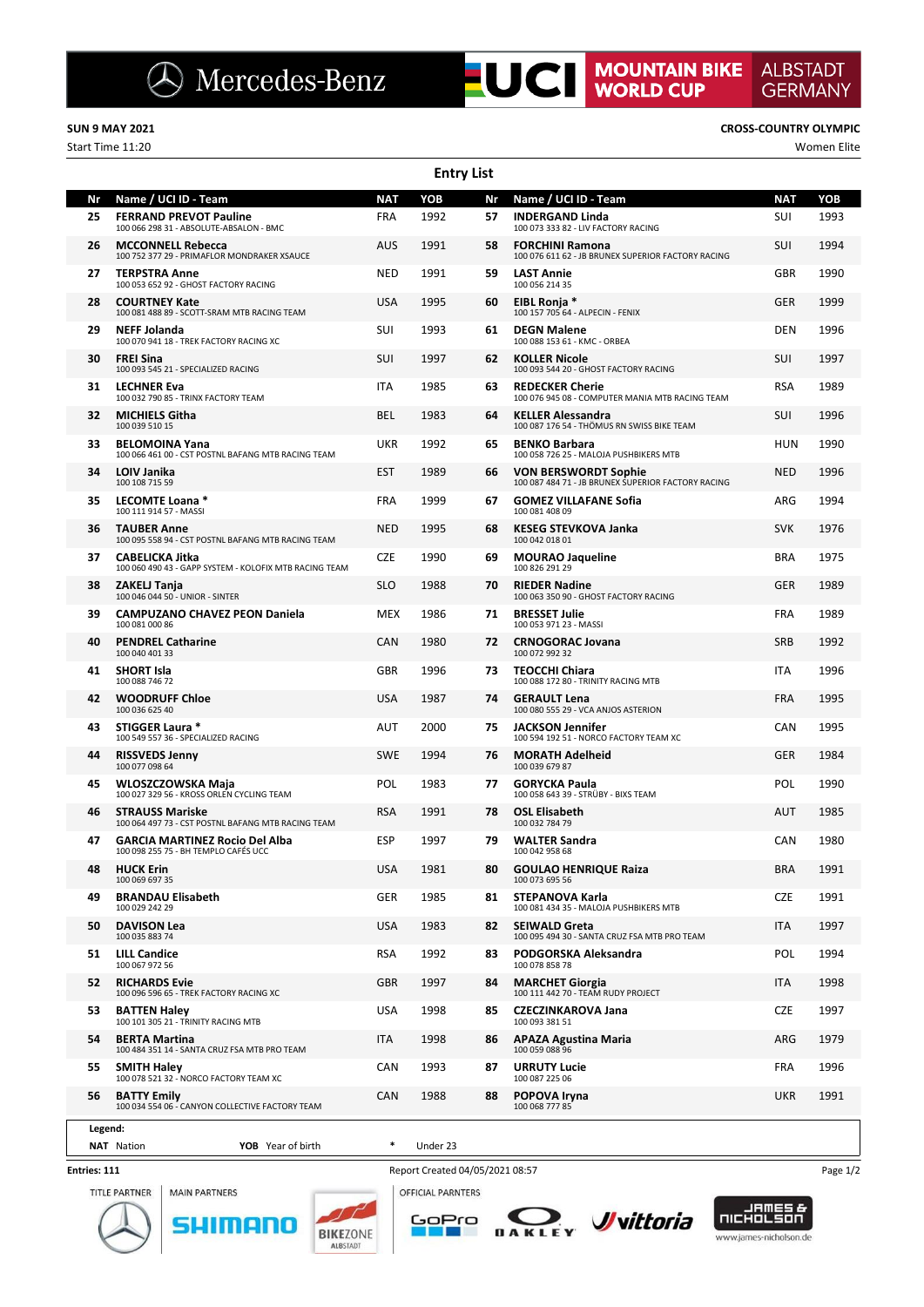Start Time 11:20 Women Elite

**ALBSTADT** 

**GERMANY** 

|         |                                                                             |            | <b>Entry List</b> |     |                                                                      |            |      |
|---------|-----------------------------------------------------------------------------|------------|-------------------|-----|----------------------------------------------------------------------|------------|------|
| Nr      | Name / UCI ID - Team                                                        | <b>NAT</b> | YOB               | Nr  | Name / UCI ID - Team                                                 | <b>NAT</b> | YOB  |
| 89      | <b>MEDVEDEVA Vera</b><br>100 034 239 79                                     | <b>RUS</b> | 1988              | 121 | <b>SPIELMANN Anna</b><br>100 098 386 12 - KTM FACTORY MTB TEAM       | AUT        | 1998 |
| 90      | <b>MOTTUS Mari-Liis</b><br>100 096 379 42                                   | <b>EST</b> | 1997              | 122 | <b>WALDIS Andrea</b><br>100 077 085 51                               | SUI        | 1994 |
| 91      | <b>CLAUZEL Helene</b><br>100 098 768 06 - CUBE PRO FERMETURES SEFIC         | <b>FRA</b> | 1998              | 123 | <b>WUST Janina</b><br>100 091 685 04                                 | <b>SUI</b> | 1994 |
| 92      | <b>HILL Sarah</b><br>100 088 671 94 - LIV FACTORY RACING                    | <b>RSA</b> | 1993              | 124 | <b>CZABOK Klaudia</b><br>100 109 073 29                              | <b>POL</b> | 1998 |
| 93      | <b>KOOPMANS Lotte</b><br>100 157 702 61                                     | <b>NED</b> | 1993              | 125 | <b>WIMMER Manon</b><br>100 101 043 50                                | <b>FRA</b> | 1998 |
| 94      | <b>TANOVIC Lejla</b><br>100 091 674 90                                      | BIH        | 1994              | 126 | <b>SCHWENK Theresia</b><br>100 100 911 15                            | <b>GER</b> | 1995 |
| 95      | <b>ILINA Kristina</b><br>100 098 388 14                                     | <b>RUS</b> | 1998              | 127 | <b>MOSCHETTI Margot</b><br>100 077 030 93 - VELCAN MTB PRO TEAM      | <b>FRA</b> | 1994 |
| 96      | <b>NOYMAN Naama</b><br>100 098 287 10 - TEAMISGAV-SPECIALIZED               | <b>ISR</b> | 1998              | 128 | <b>BELFORTH Emma</b><br>100 830 773 49                               | <b>SWE</b> | 1985 |
| 97      | <b>GUSTAFZZON Linn</b><br>100 086 748 14                                    | <b>SWE</b> | 1994              | 129 | <b>FRAGNIERE Charline</b><br>100 151 589 59                          | SUI        | 1998 |
| 98      | <b>BENZ Nina</b><br>100 108 270 02 - JB BRUNEX SUPERIOR FACTORY RACING      | <b>GER</b> | 1998              | 130 | <b>CASADEY Josefina</b><br>101 009 750 61                            | ARG        | 1986 |
| 99      | ALVARADO Ceylin del Carmen<br>100 098 573 05 - ALPECIN - FENIX              | <b>NED</b> | 1998              | 131 | <b>HABERLIN Steffi</b><br>101 067 443 39 - THÖMUS RN SWISS BIKE TEAM | SUI        | 1997 |
| 100     | SOLUS-MISKOWICZ Katarzyna<br>100 046 073 79                                 | <b>POL</b> | 1988              | 132 | <b>LEUGGER Seraina</b><br>100 796 172 77                             | SUI        | 1998 |
| 101     | <b>LISBYGD Ann-Dorthe</b><br>100 600 823 86                                 | <b>DEN</b> | 1984              | 133 | <b>LAQUEBE Amelie</b><br>100 720 501 66                              | <b>FRA</b> | 1998 |
| 102     | <b>MONTAMBAULT Cindy</b><br>100 064 586 65                                  | <b>CAN</b> | 1983              | 134 | <b>BOROWIECKA Barbara</b><br>100 489 743 71                          | <b>POL</b> | 1995 |
| 103     | <b>DAUBERMANN Antonia</b><br>100 095 861 09 - TREK   VAUDE                  | <b>GER</b> | 1997              | 135 | <b>SOUTY Laure</b><br>100 087 193 71                                 | <b>FRA</b> | 1996 |
| 104     | <b>FINCHAMP Hannah</b><br>100 093 492 65                                    | <b>USA</b> | 1995              |     |                                                                      |            |      |
| 105     | <b>FISCHER EGUSQUIZA Natalia</b><br>100 361 115 65                          | <b>ESP</b> | 1993              |     |                                                                      |            |      |
| 106     | <b>CLAUZEL Perrine</b><br>100 077 031 94 - CUBE PRO FERMETURES SEFIC        | <b>FRA</b> | 1994              |     |                                                                      |            |      |
| 107     | <b>SCHAUS Fabienne</b><br>100 074 797 91                                    | <b>LUX</b> | 1984              |     |                                                                      |            |      |
| 108     | <b>MONTEIRO Joana</b><br>100 079 313 48                                     | <b>POR</b> | 1994              |     |                                                                      |            |      |
| 109     | <b>KIRSANOVA Viktoria</b><br>100 101 294 10                                 | <b>RUS</b> | 1998              |     |                                                                      |            |      |
| 110     | <b>CASTRO GONZALEZ Maria Fernanda</b><br>100 519 077 14                     | <b>CHI</b> | 1993              |     |                                                                      |            |      |
| 111     | <b>ARSENEAULT Laurie</b><br>100 095 894 42 - CANYON COLLECTIVE FACTORY TEAM | CAN        | 1997              |     |                                                                      |            |      |
| 112     | <b>ENAUX Sabrina</b><br>100 031 087 31                                      | <b>FRA</b> | 1978              |     |                                                                      |            |      |
| 113     | <b>WOJTYLA Gabriela</b><br>100 095 476 12                                   | POL        | 1997              |     |                                                                      |            |      |
| 114     | <b>TVARUZKOVA Tereza</b><br>100 112 186 38 - EXPRES CZ - TUFO TEAM KOLÍN    | <b>CZE</b> | 1998              |     |                                                                      |            |      |
| 115     | <b>SLOBODYAN Iryna</b><br>100 053 492 29                                    | <b>UKR</b> | 1989              |     |                                                                      |            |      |
| 116     | <b>AMES Kim</b><br>100 150 753 96 - JB BRUNEX SUPERIOR FACTORY RACING       | <b>GER</b> | 1997              |     |                                                                      |            |      |
| 117     | <b>OBERG Sara</b><br>100 106 519 94                                         | SWE        | 1994              |     |                                                                      |            |      |
| 118     | <b>BAUMANN Chrystelle</b><br>100 088 193 04                                 | SUI        | 1995              |     |                                                                      |            |      |
| 119     | <b>URBAN Kelsey</b><br>100 101 304 20                                       | <b>USA</b> | 1998              |     |                                                                      |            |      |
| 120     | <b>KUPFERSCHMIED Ramona</b><br>100 098 218 38 - SWISS MTB PRO TEAM          | SUI        | 1998              |     |                                                                      |            |      |
| Legend: |                                                                             |            |                   |     |                                                                      |            |      |
|         | YOB Year of birth<br><b>NAT</b> Nation                                      |            | Under 23          |     |                                                                      |            |      |

### **Entries: 111**



Report Created 04/05/2021 08:57 Page 2/2 OFFICIAL PARNTERS



**BIKEZONE** 

**ALBSTAD** 



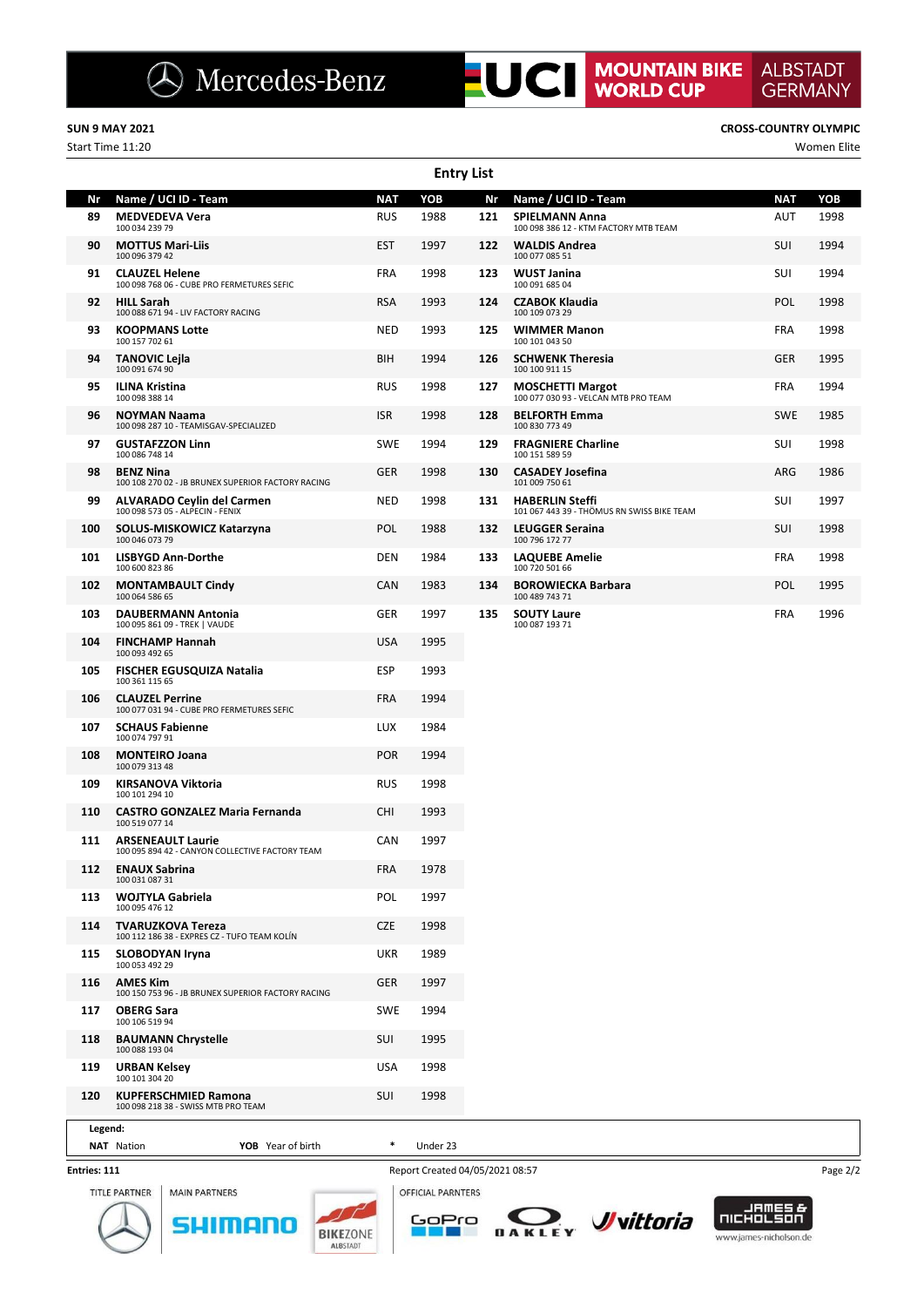Start Time 15:00 Men Under 23

ı

**ALBSTADT** 

**GERMANY** 

|              |                                                                                                       |                   | <b>Entry List</b> |          |                                                                                   |                          |             |
|--------------|-------------------------------------------------------------------------------------------------------|-------------------|-------------------|----------|-----------------------------------------------------------------------------------|--------------------------|-------------|
| Nr<br>1      | Name / UCI ID - Team<br><b>VIDAURRE KOSSMANN Martin</b><br>100 154 101 49 - LEXWARE MOUNTAINBIKE TEAM | <b>NAT</b><br>CHI | YOB<br>2000       | Nr<br>33 | Name / UCI ID - Team<br><b>LIARDET Arthur</b><br>100 260 004 28 - TEAM VOSGES VTT | <b>NAT</b><br><b>FRA</b> | YOB<br>2000 |
| $\mathbf{2}$ | <b>ROTH Joel</b><br>100 111 915 58 - BIKE TEAM SOLOTHURN                                              | SUI               | 1999              | 34       | <b>BILIC Anthony</b><br>100 111 828 68 - FOUR ES INTERNATIONAL PROJECT            | <b>CRO</b>               | 1999        |
| 3            | <b>BALMER Alexandre</b><br>100 165 682 87 - THÖMUS RN SWISS BIKE TEAM                                 | <b>SUI</b>        | 2000              | 35       | <b>HOLMGREN Gunnar</b><br>100 109 772 49 - PIVOT CYCLES - OTE                     | <b>CAN</b>               | 1999        |
|              | <b>AVONDETTO Simone</b><br>100 299 250 86 - TREK - PIRELLI                                            | <b>ITA</b>        | 2000              | 36       | <b>ROUDIL CORTINAT Axel</b><br>100 111 838 78                                     | <b>FRA</b>               | 1999        |
| 5            | <b>ZALTSMAN Tomer</b><br>100 110 126 15 - TEAMISGAV-SPECIALIZED                                       | <b>ISR</b>        | 1999              | 37       | <b>FLYNN Sean</b><br>100 235 093 46                                               | <b>GBR</b>               | 2000        |
| 6            | <b>MILLER Alex</b><br>100 538 006 28 - TREK   VAUDE                                                   | NAM               | 2000              | 38       | <b>JANSSENS Arne</b><br>100 164 233 93 - BH - WALLONIE MTB TEAM                   | BEL                      | 2000        |
| 7            | <b>LIST David</b><br>100 111 974 20                                                                   | GER               | 1999              | 39       | <b>DURAN Agustin</b><br>100 522 708 56                                            | ARG                      | 2000        |
| 8            | <b>PUNTENER Fabio</b><br>100 157 501 54 - BIKE TEAM SOLOTHURN                                         | SUI               | 1999              | 40       | <b>NOWAK Stanislaw</b><br>100 110 414 12                                          | <b>POL</b>               | 1999        |
| 9            | <b>TSORTOUKTSIDIS Ilias</b><br>100 110 221 13                                                         | GRE               | 1999              | 41       | <b>POCHACKER Julian</b><br>100 157 311 58                                         | <b>AUT</b>               | 1999        |
| 10           | <b>ORR Cameron</b><br>100 112 187 39                                                                  | <b>GBR</b>        | 1999              | 42       | <b>EYDT Markus</b><br>100 364 306 55                                              | <b>GER</b>               | 2001        |
| 11           | <b>ZANOTTI Juri</b><br>100 110 095 81 - KTM PROTEK ELETTROSYSTEM                                      | <b>ITA</b>        | 1999              | 43       | <b>CHAZALY Louis</b><br>100 680 816 54                                            | <b>FRA</b>               | 2001        |
| 12           | <b>KAISER Leon Reinhard</b><br>100 438 088 20 - TEAM BULLS                                            | GER               | 2000              | 44       | <b>BRUN Nils</b><br>100 165 614 19 - SWISS MTB PRO TEAM                           | SUI                      | 2000        |
| 13           | <b>WRIGHT Cameron</b><br>100 155 681 77 - GIANT FACTORY OFF - ROAD TEAM                               | AUS               | 2000              | 45       | <b>PHILIPSEN Victor</b><br>100 505 233 41                                         | <b>DEN</b>               | 2001        |
| 14           | <b>ALDRIDGE Charlie</b><br>100 239 377 62                                                             | <b>GBR</b>        | 2001              | 46       | <b>WALTER Simon</b><br>100 616 256 96                                             | SUI                      | 2000        |
| 15           | <b>GONEN Gil Li</b><br>100 538 992 44 - TEAMISGAV-SPECIALIZED                                         | <b>ISR</b>        | 2000              | 47       | <b>MARTIN SOTO Nicolas</b><br>100 525 635 73 - R1 - CYCLING EDUCATION             | <b>CHI</b>               | 2000        |
| 16           | <b>ROHME Knut</b><br>100 158 184 58                                                                   | <b>NOR</b>        | 1999              | 48       | <b>MOISEIEV Hennadii</b><br>100 894 805 61                                        | <b>UKR</b>               | 2001        |
| 17           | <b>LINDH Vilgot</b><br>100 223 631 30                                                                 | <b>SWE</b>        | 2000              | 49       | <b>TONNEAU Mathis</b><br>100 700 074 09 - SUNN OFFROAD                            | <b>FRA</b>               | 2001        |
| 18           | <b>WOODS Carter</b><br>100 488 294 77 - NORCO FACTORY TEAM XC                                         | CAN               | 2001              | 50       | <b>SIGEL Pirmin</b><br>100 111 994 40                                             | <b>GER</b>               | 1999        |
| 19           | <b>LEVI Eitan</b><br>100 565 494 65                                                                   | <b>ISR</b>        | 2000              | 51       | <b>TONEATTI Davide</b><br>100 306 724 91 - TEAM RUDY PROJECT                      | <b>ITA</b>               | 2001        |
| 20           | <b>KITABAYASHI Riki</b><br>100 112 191 43                                                             | <b>JPN</b>        | 1999              | 52       | <b>SCHUMACHER lan</b><br>100 585 309 92                                           | <b>NED</b>               | 2001        |
| 21           | <b>VITTONE Andreas Emanuele</b><br>100 301 196 92 - KTM PROTEK ELETTROSYSTEM                          | <b>ITA</b>        | 2001              | 53       | <b>SANDOVAL JIMENEZ Antonio De Jesus</b><br>100 644 428 41                        | <b>MEX</b>               | 2000        |
| 22           | <b>SCHATTI Luca</b><br>100 165 198 88 - BIKE TEAM SOLOTHURN                                           | SUI               | 2000              | 54       | <b>CAMERON Kyle</b><br>100 673 047 45                                             | <b>FRA</b>               | 2001        |
| 23           | <b>AZZARO Mathis</b><br>100 272 790 10 - ABSOLUTE-ABSALON - BMC                                       | <b>FRA</b>        | 2000              | 55       | <b>HORNY Clement</b><br>100 164 198 58 - BH - WALLONIE MTB TEAM                   | <b>BEL</b>               | 2000        |
| 24           | LE NY Benjamin<br>100 110 103 89                                                                      | FRA               | 1999              | 56       | <b>STOCKLI Jan</b><br>100 157 065 06 - SF-RACING                                  | SUI                      | 1999        |
| 25           | <b>MALEZSEWSKI Lukas</b><br>100 649 215 75 - SCOTT CREUSE OXYGENE GUERET                              | BEL               | 2001              | 57       | <b>PEYROUX Hugo</b><br>100 235 152 08 - VELOROC LAPIERRE                          | <b>FRA</b>               | 2000        |
| 26           | <b>GALLO FLORIDO Ignacio</b><br>100 522 617 62                                                        | <b>CHI</b>        | 2000              | 58       | <b>HAMM Florian</b><br>100 111 965 11                                             | <b>GER</b>               | 1999        |
| 27           | <b>FONTANA Filippo</b><br>100 165 188 78 - CS CARABINIERI - CICLI OLYMPIA VITTORIA                    | <b>ITA</b>        | 2000              | 59       | <b>ANDRE GALLIS Thibaut</b><br>100 111 846 86                                     | <b>FRA</b>               | 1999        |
| 28           | <b>SPENA Fabio</b><br>100 111 916 59 - SF-RACING                                                      | SUI               | 1999              | 60       | <b>BIRCHILL Harry</b><br>100 238 533 91                                           | <b>GBR</b>               | 2001        |
| 29           | <b>GLENDE Mats Tubaas</b><br>100 158 187 61                                                           | <b>NOR</b>        | 1999              | 61       | <b>JENCUS Jakub</b><br>100 460 345 64                                             | <b>SVK</b>               | 2001        |
| 30           | <b>BAIR Mario</b><br>100 351 241 85 - TORPADO URSUS                                                   | AUT               | 2001              | 62       | <b>ERIKSSON Andre</b><br>100 222 720 89                                           | <b>SWE</b>               | 2001        |
| 31           | <b>HEUER Markus</b><br>100 483 190 17                                                                 | DEN               | 2001              | 63       | <b>CEOLIN Federico</b><br>100 112 300 55 - TEAM RUDY PROJECT                      | ITA                      | 2000        |
| 32           | <b>JIROUS Samuel</b><br>100 482 064 55 - ROUVY SPECIALIZED                                            | <b>CZE</b>        | 2000              | 64       | <b>LUTHI Eric</b><br>100 110 711 18 - SF-RACING                                   | SUI                      | 1999        |
|              |                                                                                                       |                   |                   |          |                                                                                   |                          |             |

## **Legend:**

**NAT** Nation **YOB** Year of birth

51

### **Entries: 145**







OFFICIAL PARNTERS





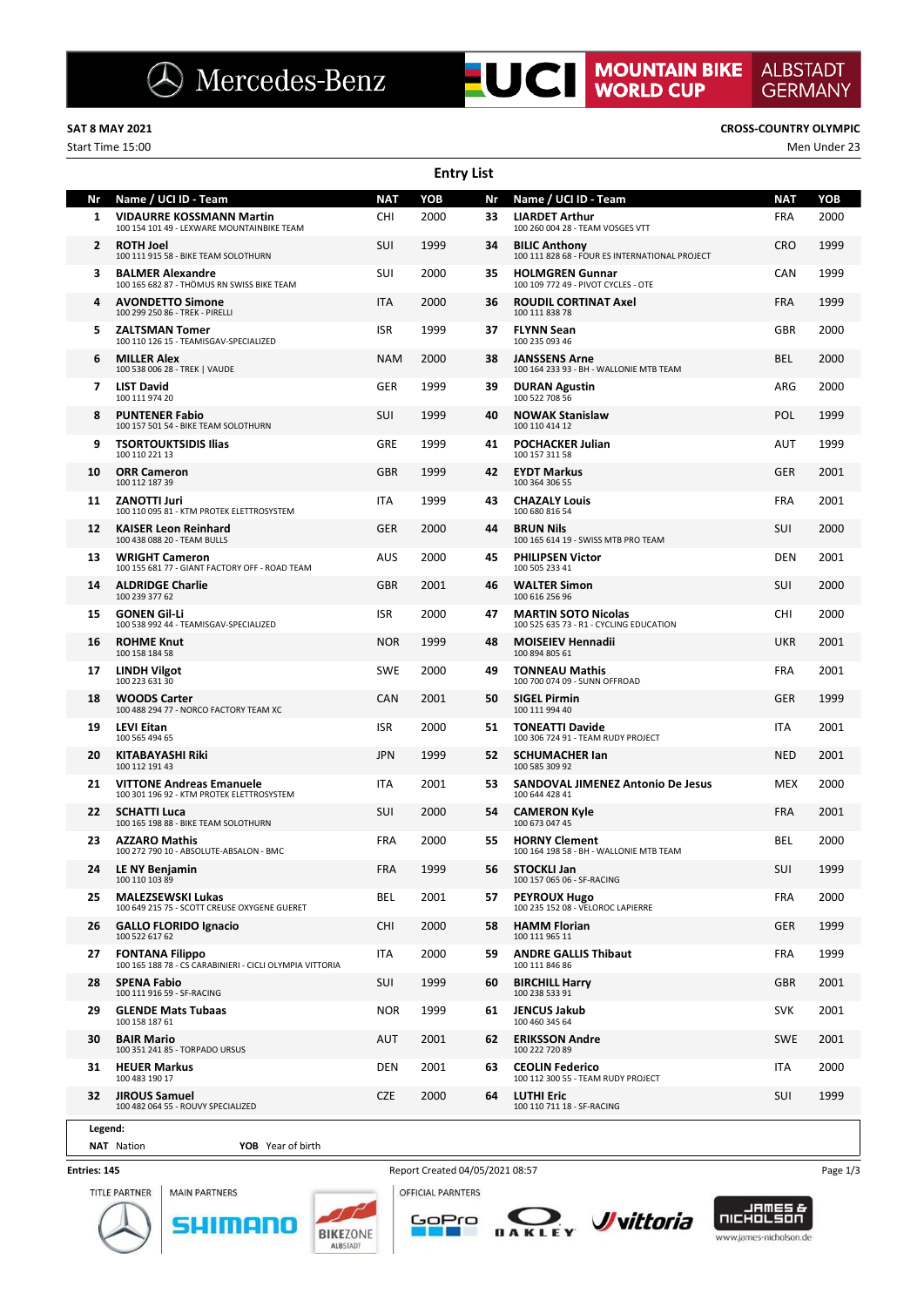## **SAT 8 MAY 2021 CROSS-COUNTRY OLYMPIC**

Start Time 15:00 Men Under 23

|    | <b>Entry List</b>                                                                     |            |      |     |                                                                     |            |      |  |  |  |  |  |  |
|----|---------------------------------------------------------------------------------------|------------|------|-----|---------------------------------------------------------------------|------------|------|--|--|--|--|--|--|
| Nr | Name / UCI ID - Team                                                                  | <b>NAT</b> | YOB  | Nr  | Name / UCI ID - Team                                                | <b>NAT</b> | YOB  |  |  |  |  |  |  |
| 65 | <b>ROUILLER Loris</b><br>100 165 980 94 - ALPECIN - FENIX                             | SUI        | 2000 | 97  | <b>HEVIA ESQUIVEL Raimundo</b><br>100 561 141 77                    | CHI        | 2002 |  |  |  |  |  |  |
| 66 | <b>HOORNSMAN Niek</b><br>100 230 777 95                                               | NED        | 2001 | 98  | <b>GASSNER Michael</b><br>100 593 154 80                            | GER        | 1999 |  |  |  |  |  |  |
| 67 | <b>DIAZ TORRES Juan Francisco</b><br>100 111 861 04 - IRONTECH TECNIC MENDIZ AMBISIST | ARG        | 1999 | 99  | <b>DESHE Yotam</b><br>100 558 845 12                                | <b>ISR</b> | 2002 |  |  |  |  |  |  |
| 68 | <b>CARVACHO SEVILLA Didac</b><br>100 397 308 77 - IRONTECH TECNIC MENDIZ AMBISIST     | ESP        | 2000 | 100 | <b>KRAYER Lennart-Jan</b><br>100 461 243 89                         | GER        | 2002 |  |  |  |  |  |  |
| 69 | <b>COUVEINHES Axel</b><br>100 277 882 58                                              | <b>FRA</b> | 2000 | 101 | <b>MUTH Benjamin</b><br>100 438 125 57                              | GER        | 2002 |  |  |  |  |  |  |
| 70 | <b>COLOMBO Andrea</b><br>100 301 153 49 - TRINX FACTORY TEAM                          | <b>ITA</b> | 2001 | 102 | <b>SOLVHOJ Oliver</b><br>100 512 241 65 - TORPADO URSUS             | DEN        | 2002 |  |  |  |  |  |  |
| 71 | <b>SOMMER Jan</b><br>100 165 199 89                                                   | SUI        | 2000 | 103 | <b>KUCERA Jakub</b><br>100 472 882 88 - EXPRES CZ - TUFO TEAM KOLÍN | <b>CZE</b> | 2001 |  |  |  |  |  |  |
| 72 | <b>SCHMID Gian Andri</b><br>100 165 963 77                                            | <b>SUI</b> | 2000 | 104 | <b>BOULANGER Hugo</b><br>100 156 970 08                             | <b>FRA</b> | 1999 |  |  |  |  |  |  |
| 73 | <b>FRITZ Benedikt</b><br>100 364 828 92                                               | GER        | 2000 | 105 | <b>BIESTERBOS Frits</b><br>100 232 930 17                           | <b>NED</b> | 2002 |  |  |  |  |  |  |
| 74 | <b>TRUNTSCHKA Baptiste</b><br>100 664 256 81                                          | <b>FRA</b> | 2001 | 106 | <b>WALTER Andrin</b><br>100 735 057 72                              | SUI        | 2002 |  |  |  |  |  |  |
| 75 | VAN ZYL Johan<br>100 755 445 90 - COMPUTER MANIA MTB RACING TEAM                      | <b>RSA</b> | 2001 | 107 | <b>HEIKKILA Niko</b><br>100 458 133 83                              | <b>FIN</b> | 2001 |  |  |  |  |  |  |
| 76 | <b>VAN DER WALT Daniel</b><br>100 521 054 51 - COMPUTER MANIA MTB RACING TEAM         | <b>RSA</b> | 2001 | 108 | <b>ALECU Rares-Teodor</b><br>100 810 768 26                         | ROU        | 2002 |  |  |  |  |  |  |
| 77 | <b>GUTIERREZ PRIETO Adair Zabdiel</b><br>100 502 049 58                               | MEX        | 2001 | 109 | <b>IVANOV Nikolai</b><br>100 360 140 60                             | RUS        | 2001 |  |  |  |  |  |  |
| 78 | <b>BERTRAND Ugo</b><br>100 235 226 82 - TEAM VOSGES VTT                               | <b>FRA</b> | 2000 | 110 | <b>DESBIENS Killian</b><br>100 777 094 11 - VELOROC LAPIERRE        | <b>FRA</b> | 2001 |  |  |  |  |  |  |
| 79 | <b>ELIASSON Hugo</b><br>100 223 197 81                                                | <b>SWE</b> | 2001 | 111 | <b>LANGE Bradyn</b><br>100 111 936 79                               | USA        | 1999 |  |  |  |  |  |  |
| 80 | <b>BAGNON Esteban</b><br>100 670 054 59                                               | <b>FRA</b> | 2001 | 112 | <b>WIEDMANN Luke</b><br>100 560 540 58 - THÖMUS RN SWISS BIKE TEAM  | SUI        | 2002 |  |  |  |  |  |  |
| 81 | <b>HUEZ Emanuele</b><br>100 303 306 68 - CS CARABINIERI - CICLI OLYMPIA VITTORIA      | ITA        | 2001 | 113 | <b>PETAKS Rodzers</b><br>100 521 787 08                             | LAT        | 2001 |  |  |  |  |  |  |
| 82 | <b>WEISS Hugo</b><br>100 266 463 85                                                   | <b>FRA</b> | 2000 | 114 | <b>ZVAK Daniel</b><br>100 472 274 62 - EXPRES CZ - TUFO TEAM KOLÍN  | <b>CZE</b> | 2002 |  |  |  |  |  |  |
| 83 | <b>VAN DEN HANENBERG Stan</b><br>100 228 715 70                                       | <b>NED</b> | 2000 | 115 | <b>BALODIS Mareks</b><br>100 521 809 30                             | LAT        | 2001 |  |  |  |  |  |  |
| 84 | <b>JUNG Noah</b><br>100 362 667 65                                                    | <b>GER</b> | 2000 | 116 | <b>HEMMERLING Thore</b><br>100 510 936 21                           | <b>GER</b> | 2002 |  |  |  |  |  |  |
| 85 | <b>RAISBERG Nadav</b><br>100 565 519 90                                               | <b>ISR</b> | 2001 | 117 | <b>MULLER Corentin</b><br>100 667 110 25 - TEAM VOSGES VTT          | <b>FRA</b> | 2001 |  |  |  |  |  |  |
| 86 | <b>ZIMMER Niclas</b><br>100 155 178 59                                                | <b>GER</b> | 1999 | 118 | <b>LIND Oscar</b><br>100 223 094 75 - SERNEKE ALLEBIKE MTB TEAM     | <b>SWE</b> | 2002 |  |  |  |  |  |  |
| 87 | <b>KRANJEC ZAGAR Matic</b><br>100 175 545 56                                          | <b>SLO</b> | 2002 | 119 | <b>NIEKRENZ Rasmus</b><br>100 875 327 80                            | DEN        | 2002 |  |  |  |  |  |  |
| 88 | <b>AMOS Riley</b><br>100 590 752 06                                                   | <b>USA</b> | 2002 | 120 | <b>SOMMER Lars</b><br>100 347 795 34                                | SUI        | 2002 |  |  |  |  |  |  |
| 89 | <b>CANDEAGO Andrea</b><br>100 308 273 88 - TEAM RUDY PROJECT                          | <b>ITA</b> | 2002 | 121 | <b>PATEAU Mattis</b><br>100 666 560 57                              | <b>FRA</b> | 2001 |  |  |  |  |  |  |
| 90 | <b>RIHOUEY Nicolas</b><br>100 265 121 04 - TEAM CYCLES DARNANVILLE                    | <b>FRA</b> | 1999 | 122 | <b>NEFF Noah</b><br>100 362 841 45                                  | GER        | 2001 |  |  |  |  |  |  |
| 91 | KITABAYASHI Gene<br>100 209 573 37                                                    | JPN        | 2002 | 123 | <b>MALACARNE Alex Junior</b><br>100 913 828 72 - TRINITY RACING MTB | <b>BRA</b> | 2002 |  |  |  |  |  |  |
| 92 | HULA Robert<br>100 235 039 89 - EXPRES CZ - TUFO TEAM KOLÍN                           | <b>CZE</b> | 2000 | 124 | <b>LILLO Dario</b><br>100 347 856 95                                | SUI        | 2002 |  |  |  |  |  |  |
| 93 | <b>MULLER Timo</b><br>100 462 406 88 - THÖMUS RN SWISS BIKE TEAM                      | <b>SUI</b> | 2002 | 125 | <b>CHURFURST Daniel</b><br>100 351 218 62 - KTM FACTORY MTB TEAM    | AUT        | 2002 |  |  |  |  |  |  |
| 94 | <b>HATZ Lukas</b><br>100 501 461 52 - KTM FACTORY MTB TEAM                            | AUT        | 2002 | 126 | ZILSE Jan-Ole<br>100 438 395 36                                     | GER        | 2000 |  |  |  |  |  |  |
| 95 | <b>GARIN Maxime</b><br>100 663 481 82 - VELOROC LAPIERRE                              | <b>FRA</b> | 2002 | 127 | <b>BOSCH PICO Jaume</b><br>100 397 409 81 - BH TEMPLO CAFÉS UCC     | <b>ESP</b> | 2001 |  |  |  |  |  |  |
| 96 | <b>CZABOK Konrad</b><br>100 584 418 74                                                | <b>POL</b> | 2001 | 128 | <b>MARTIN Luca</b><br>100 754 520 38 - KMC - ORBEA                  | FRA        | 2002 |  |  |  |  |  |  |
|    |                                                                                       |            |      |     |                                                                     |            |      |  |  |  |  |  |  |

## **Legend:**

### **NAT** Nation **YOB** Year of birth

### **Entries: 145**



**MAIN PARTNERS** SHIMANO ALBSTADT



п





Report Created 04/05/2021 08:57 Page 2/3

**ALBSTADT**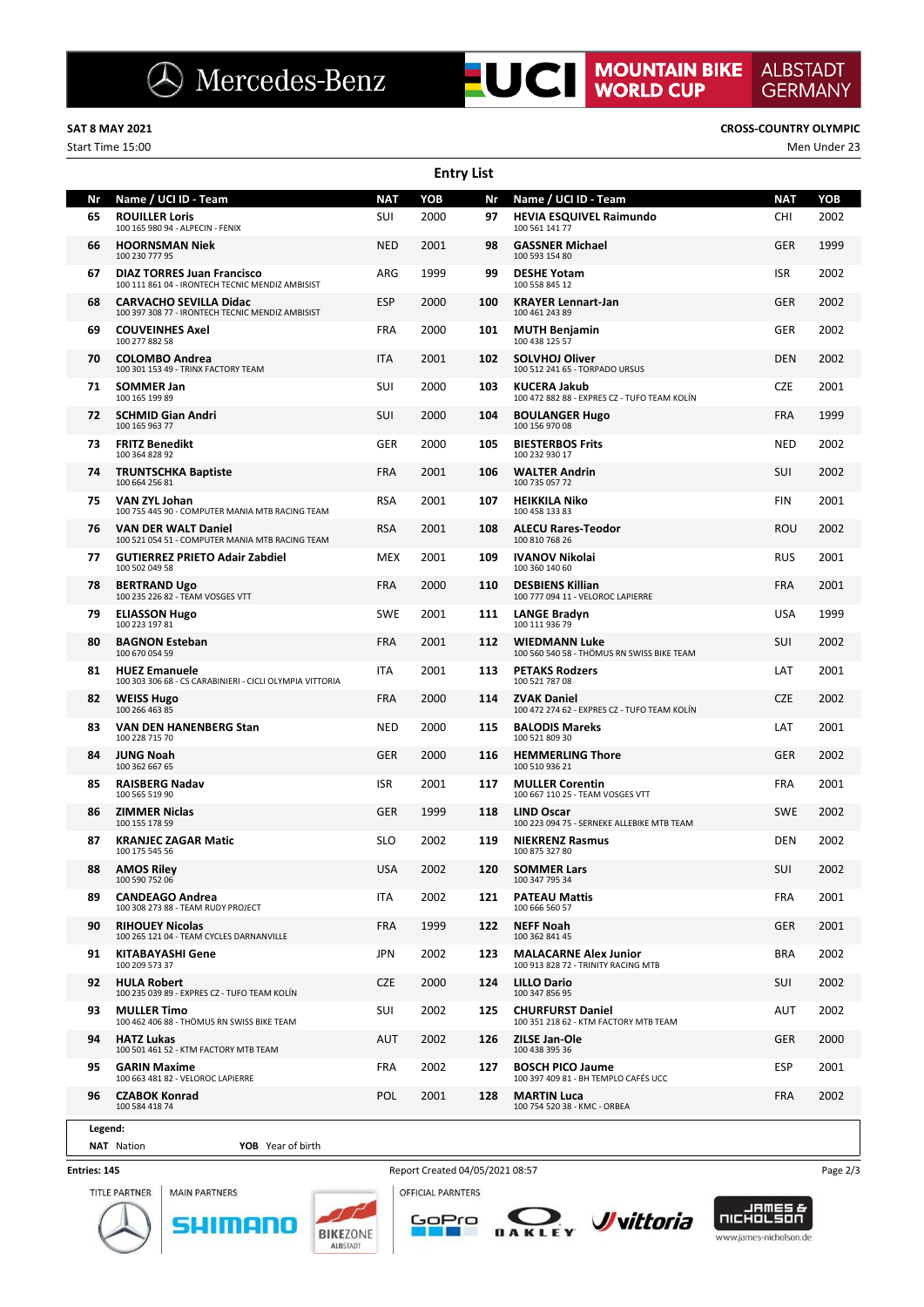

Start Time 15:00 Men Under 23

**ALBSTADT** 

|     | <b>Entry List</b>                                                           |            |      |                            |                   |  |  |  |  |  |  |  |  |
|-----|-----------------------------------------------------------------------------|------------|------|----------------------------|-------------------|--|--|--|--|--|--|--|--|
| Nr  | Name / UCI ID - Team                                                        | <b>NAT</b> | YOB  | Nr<br>Name / UCI ID - Team | YOB<br><b>NAT</b> |  |  |  |  |  |  |  |  |
| 129 | <b>MCGUIRE Rory</b><br>100 836 458 11                                       | <b>GBR</b> | 2002 |                            |                   |  |  |  |  |  |  |  |  |
| 130 | <b>VANDERSTEEN Jarne</b><br>100 649 973 57                                  | <b>BEL</b> | 2002 |                            |                   |  |  |  |  |  |  |  |  |
| 131 | <b>LILLELUND Tobias</b><br>100 361 230 83                                   | <b>DEN</b> | 2002 |                            |                   |  |  |  |  |  |  |  |  |
| 132 | <b>KRAUSS Louis</b><br>100 363 072 82                                       | <b>GER</b> | 2002 |                            |                   |  |  |  |  |  |  |  |  |
| 133 | <b>SULC David</b><br>100 472 138 23 - GAPP SYSTEM - KOLOFIX MTB RACING TEAM | <b>CZE</b> | 2002 |                            |                   |  |  |  |  |  |  |  |  |
| 134 | <b>KONIG Tobias</b><br>100 544 247 61                                       | <b>GER</b> | 2002 |                            |                   |  |  |  |  |  |  |  |  |
| 135 | <b>GROSLAMBERT Martin</b><br>100 704 727 06                                 | FRA        | 2002 |                            |                   |  |  |  |  |  |  |  |  |
| 136 | <b>KUBAT Eduard</b><br>100 631 837 60 - DINAMO - BIKEXPERT - SUPERBET       | ROU        | 2002 |                            |                   |  |  |  |  |  |  |  |  |
| 137 | <b>SASKA Jan</b><br>100 583 290 13 - ROUVY SPECIALIZED                      | <b>CZE</b> | 2002 |                            |                   |  |  |  |  |  |  |  |  |
| 138 | <b>GUAY Mathis</b><br>100 668 063 08 - VCA ANJOS ASTERION                   | <b>FRA</b> | 2002 |                            |                   |  |  |  |  |  |  |  |  |
| 139 | <b>GEES Andrin</b><br>100 347 803 42                                        | SUI        | 2001 |                            |                   |  |  |  |  |  |  |  |  |
| 140 | <b>DELPECH Paul</b><br>100 156 976 14 - VCA ANJOS ASTERION                  | <b>FRA</b> | 1999 |                            |                   |  |  |  |  |  |  |  |  |
| 141 | <b>BAUMANN Janis</b><br>100 347 938 80 - TREK - PIRELLI                     | SUI        | 2002 |                            |                   |  |  |  |  |  |  |  |  |
| 142 | <b>BERUMEN LOPEZ Carlos</b><br>100 923 203 38                               | <b>MEX</b> | 2002 |                            |                   |  |  |  |  |  |  |  |  |
| 143 | <b>LOZAR Matjaz</b><br>100 175 837 57                                       | <b>SLO</b> | 2000 |                            |                   |  |  |  |  |  |  |  |  |
| 144 | <b>SNIP Paul</b><br>100 232 849 33                                          | <b>NED</b> | 2001 |                            |                   |  |  |  |  |  |  |  |  |
| 145 | <b>REUSS Lasse</b><br>100 540 873 82                                        | GER        | 2000 |                            |                   |  |  |  |  |  |  |  |  |

| Legend:              |                                 |                                    |                                   |        |                          |                                                                 |          |
|----------------------|---------------------------------|------------------------------------|-----------------------------------|--------|--------------------------|-----------------------------------------------------------------|----------|
| Nation<br><b>NAT</b> | YOB Year of birth               |                                    |                                   |        |                          |                                                                 |          |
| Entries: 145         |                                 |                                    | Report Created 04/05/2021 08:57   |        |                          |                                                                 | Page 3/3 |
| <b>TITLE PARTNER</b> | <b>MAIN PARTNERS</b><br>surmano | <b>BIKEZONE</b><br><b>ALBSTADT</b> | <b>OFFICIAL PARNTERS</b><br>GoPro | DAKLEY | <b><i>J</i></b> vittoria | <b>JAMES&amp;</b><br><b>INCHOLSON</b><br>www.james-nicholson.de |          |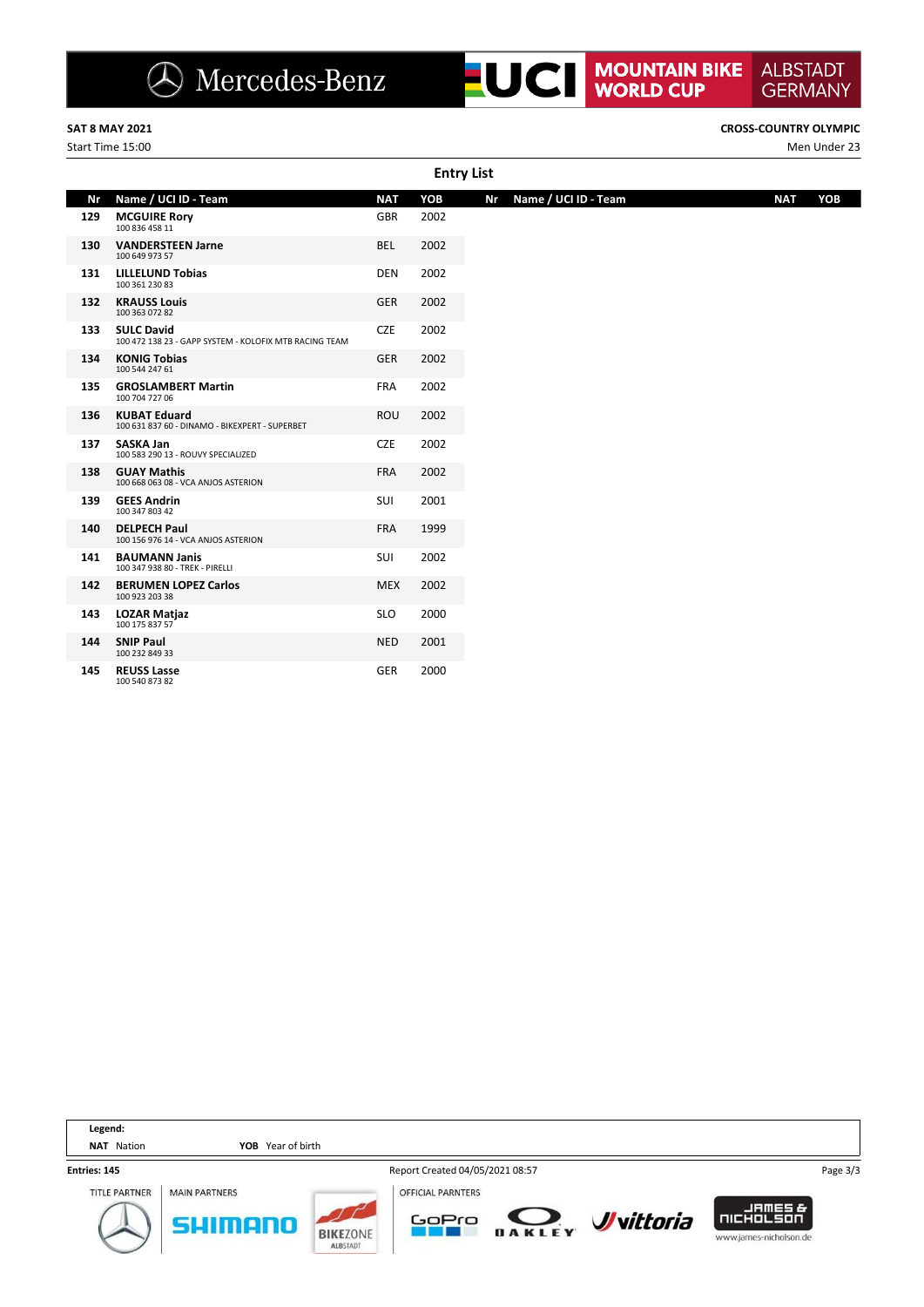|    | <b>Entry List</b>                                                                       |            |      |     |                                                                             |            |      |  |  |  |  |  |  |
|----|-----------------------------------------------------------------------------------------|------------|------|-----|-----------------------------------------------------------------------------|------------|------|--|--|--|--|--|--|
| Nr | Name / UCI ID - Team                                                                    | <b>NAT</b> | YOB  | Nr  | Name / UCI ID - Team                                                        | <b>NAT</b> | YOB  |  |  |  |  |  |  |
| 1  | <b>BOHE Caroline</b><br>100 109 999 82 - GHOST FACTORY RACING                           | DEN        | 1999 | 33  | <b>HOLT Kirstine</b><br>100 592 296 95                                      | <b>DEN</b> | 2000 |  |  |  |  |  |  |
| 2  | <b>PASTEINER Lisa</b><br>100 110 489 87 - GHOST FACTORY RACING                          | AUT        | 1999 | 34  | <b>MCGORUM Anna</b><br>100 238 608 69                                       | <b>GBR</b> | 2001 |  |  |  |  |  |  |
| 3  | <b>QUEIROS Raquel</b><br>100 443 866 75                                                 | <b>POR</b> | 2000 | 35  | <b>TRESCH Melanie</b><br>100 165 927 41 - STRÜBY - BIXS TEAM                | <b>SUI</b> | 2000 |  |  |  |  |  |  |
| 4  | <b>DETILLEUX Emeline</b><br>100 110 157 46 - BH - WALLONIE MTB TEAM                     | <b>BEL</b> | 1999 | 36  | <b>ZUGER Tina</b><br>100 166 114 34 - SWISS MTB PRO TEAM                    | <b>SUI</b> | 2000 |  |  |  |  |  |  |
| 5  | <b>SHERSTIUK Maria</b><br>100 161 490 66                                                | UKR        | 1999 | 37  | <b>ROY Pauline</b><br>100 111 506 37                                        | SUI        | 1999 |  |  |  |  |  |  |
| 6  | <b>MEDDE Isaure</b><br>100 256 871 96 - SCOTT CREUSE OXYGENE GUERET                     | <b>FRA</b> | 2000 | 38  | <b>BAUMANN Lisa</b><br>100 347 820 59                                       | SUI        | 2001 |  |  |  |  |  |  |
| 7  | <b>BLUNK Savilia</b><br>100 157 195 39                                                  | USA        | 1999 | 39  | PAULECHOVA Radka<br>100 460 377 96                                          | <b>SVK</b> | 2001 |  |  |  |  |  |  |
| 8  | <b>SASKOVA Tereza</b><br>100 481 713 92 - ROUVY SPECIALIZED                             | <b>CZE</b> | 2000 | 40  | <b>DAUBERMANN Leonie</b><br>100 111 973 19                                  | GER        | 1999 |  |  |  |  |  |  |
| 9  | VAS Kata Blanka<br>100 236 562 60                                                       | HUN        | 2001 | 41  | <b>WIEDMANN Tamara</b><br>100 351 242 86                                    | AUT        | 2001 |  |  |  |  |  |  |
| 10 | <b>SCHNEEBELI Jacqueline</b><br>100 348 092 40 - JB BRUNEX SUPERIOR FACTORY RACING      | SUI        | 2001 | 42  | <b>BLOMEKE Emma</b><br>100 362 171 54                                       | GER        | 2000 |  |  |  |  |  |  |
| 11 | <b>DRUML Corina</b><br>100 111 502 33 - KTM FACTORY MTB TEAM                            | AUT        | 1999 | 43  | <b>BOUILLOUX Lea</b><br>100 749 010 57 - VELCAN MTB PRO TEAM                | <b>FRA</b> | 2001 |  |  |  |  |  |  |
| 12 | <b>SCHMIDEL Regina</b><br>100 111 971 17                                                | HUN        | 1999 | 44  | <b>TROMBINI Juliette</b><br>100 667 043 55                                  | <b>FRA</b> | 2001 |  |  |  |  |  |  |
| 13 | <b>BUZSAKI Virag</b><br>100 148 564 41                                                  | HUN        | 2000 | 45  | <b>ESTERMANN Rebekka</b><br>100 235 615 83                                  | SUI        | 1999 |  |  |  |  |  |  |
| 14 | RODRIGUEZ SUAREZ Erika Monserrath<br>100 110 098 84                                     | <b>MEX</b> | 1999 | 46  | <b>RACHETER Naika</b><br>100 166 111 31                                     | <b>SUI</b> | 2000 |  |  |  |  |  |  |
| 15 | <b>ELEFTHERIADOU Aikaterini</b><br>100 110 222 14 - SCOTT - GOLDSTAR SPORTS RACING TEAM | GRE        | 1999 | 47  | <b>SARRAZIN Julianne</b><br>100 542 764 33                                  | <b>CAN</b> | 2002 |  |  |  |  |  |  |
| 16 | <b>GIBSON Gwendalyn</b><br>100 161 453 29 - NORCO FACTORY TEAM XC                       | <b>USA</b> | 1999 | 48  | <b>HOLUBOVA Adela</b><br>100 473 130 45                                     | <b>CZE</b> | 2002 |  |  |  |  |  |  |
| 17 | TOVO Marika<br>100 112 190 42 - KTM PROTEK ELETTROSYSTEM                                | <b>ITA</b> | 1999 | 49  | <b>OBORILOVA Tereza</b><br>100 477 863 25                                   | <b>CZE</b> | 2002 |  |  |  |  |  |  |
| 18 | <b>MOVRIN Vita</b><br>100 175 901 24                                                    | <b>SLO</b> | 2000 | 50  | <b>DRELAK Milena</b><br>100 592 365 67                                      | POL        | 2002 |  |  |  |  |  |  |
| 19 | <b>HARNDEN Harriet</b><br>100 239 593 84 - TREK FACTORY RACING XC                       | GBR        | 2001 | 51  | <b>SANTOS Ana</b><br>100 441 240 68 - X-SAUCE FACTORY TEAM                  | <b>POR</b> | 2002 |  |  |  |  |  |  |
| 20 | <b>PEDERSEN Sofie</b><br>100 594 650 24                                                 | <b>DEN</b> | 2001 | 52  | <b>SAFAROVA Zuzana</b><br>100 472 643 43 - ROUVY SPECIALIZED                | <b>CZE</b> | 2001 |  |  |  |  |  |  |
| 21 | <b>THEBERGE Marianne</b><br>100 153 145 63 - PIVOT CYCLES - OTE                         | CAN        | 2000 | 53  | <b>MITTERWALLNER Mona</b><br>100 548 398 41 - TREK   VAUDE                  | AUT        | 2002 |  |  |  |  |  |  |
| 22 | <b>VERMETTE Roxane</b><br>100 588 214 87                                                | CAN        | 2000 | 54  | <b>BOHM Kira</b><br>100 457 398 27                                          | <b>GER</b> | 2002 |  |  |  |  |  |  |
| 23 | <b>FROMBERGER Marion</b><br>100 540 588 88 - MOUNTAINBIKE RACINGTEAM                    | GER        | 2000 | 55  | <b>LIEHNER Annika</b><br>100 462 422 07 - JB BRUNEX SUPERIOR FACTORY RACING | SUI        | 2002 |  |  |  |  |  |  |
| 24 | <b>BURI Noelle</b><br>100 347 828 67 - THÖMUS RN SWISS BIKE TEAM                        | SUI        | 2001 | 56  | <b>PIETERSE Puck</b><br>100 234 336 65 - ALPECIN - FENIX                    | <b>NED</b> | 2002 |  |  |  |  |  |  |
| 25 | <b>BLOCHLINGER Ronja</b><br>100 347 933 75 - FISCHER-BMC                                | SUI        | 2001 | 57  | <b>BENOIT GUYOD Camille</b><br>100 710 904 72                               | <b>FRA</b> | 2002 |  |  |  |  |  |  |
| 26 | VAN BOVEN Hannah<br>100 160 620 69                                                      | <b>NED</b> | 1999 | 58  | SZCZECINSKA Matylda<br>100 584 451 10                                       | POL        | 2002 |  |  |  |  |  |  |
| 27 | SPECIA Giada<br>100 304 208 00 - KTM PROTEK ELETTROSYSTEM                               | ITA        | 2000 | 59. | ZANETTI Linda<br>100 347 967 12                                             | <b>SUI</b> | 2002 |  |  |  |  |  |  |
| 28 | <b>TERRIGEOL Emma</b><br>100 266 235 51 - TEAM CYCLES DARNANVILLE                       | FRA        | 2000 | 60  | <b>ZEIMETH Marie</b><br>100 667 737 70                                      | <b>FRA</b> | 2002 |  |  |  |  |  |  |
| 29 | USHAKOVA Aleksandra<br>100 349 761 60                                                   | <b>RUS</b> | 2000 | 61  | <b>DURAFFOURG Lauriane</b><br>100 667 500 27                                | <b>FRA</b> | 2002 |  |  |  |  |  |  |
| 30 | <b>DUFOSSE Marie</b><br>100 262 220 13 - TEAM CYCLES DARNANVILLE                        | <b>FRA</b> | 2000 | 62  | VAN EMPEL Fem<br>100 598 241 26                                             | NED        | 2002 |  |  |  |  |  |  |
| 31 | <b>CARFORA Romana</b><br>100 227 210 20                                                 | <b>NED</b> | 2000 | 63. | <b>KAY Anna</b><br>100 154 706 72                                           | GBR        | 1999 |  |  |  |  |  |  |
| 32 | KOBAYASHI Akari<br>100 209 529 90                                                       | JPN        | 2001 | 64  | <b>EICHENBERGER Fiona</b><br>100 153 309 33                                 | <b>SUI</b> | 2000 |  |  |  |  |  |  |
|    |                                                                                         |            |      |     |                                                                             |            |      |  |  |  |  |  |  |

**Legend:**

**NAT** Nation **YOB** Year of birth

### **Entries: 76**







GoPro

**The State** 





**ALBSTADT** 

**GERMANY** 

Start Time 16:30 Women Under 23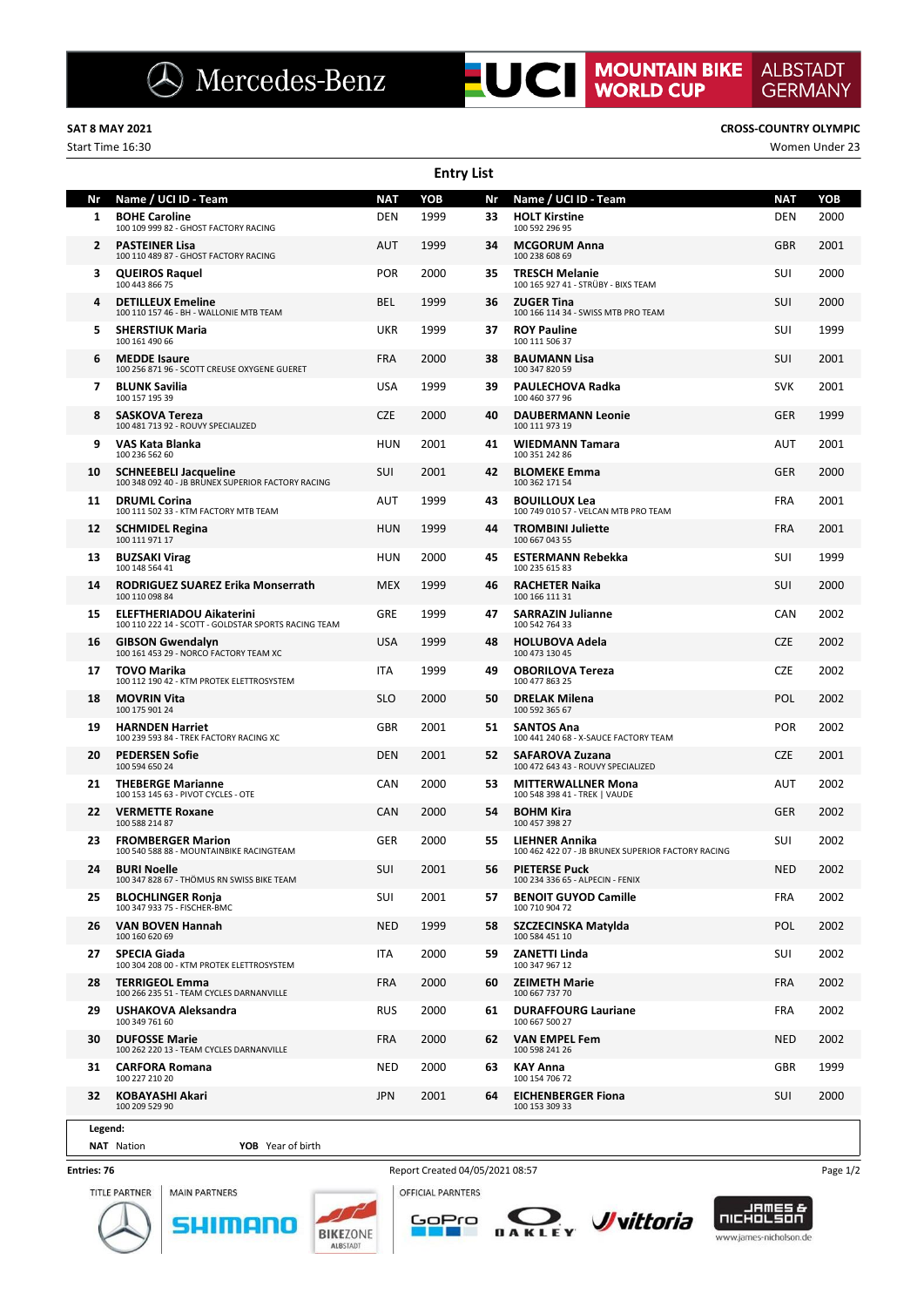**SAT 8 MAY 2021 CROSS-COUNTRY OLYMPIC**

**ALBSTADT** 

**GERMANY** 

Start Time 16:30 Women Under 23

|    | <b>Entry List</b>                                                      |            |      |                            |            |  |  |  |  |  |  |  |  |  |
|----|------------------------------------------------------------------------|------------|------|----------------------------|------------|--|--|--|--|--|--|--|--|--|
| Nr | Name / UCI ID - Team                                                   | <b>NAT</b> | YOB  | Name / UCI ID - Team<br>Nr | YOB<br>NAT |  |  |  |  |  |  |  |  |  |
| 65 | <b>GESCHWENDER Sunny-Angelina</b><br>100 507 936 28                    | GER        | 2002 |                            |            |  |  |  |  |  |  |  |  |  |
| 66 | <b>DAUBERMANN Luisa</b><br>100 461 345 94 - RDR ITALIA FACTORY TEAM    | GER        | 2002 |                            |            |  |  |  |  |  |  |  |  |  |
| 67 | <b>HANSEN Klara Sofie</b><br>100 790 488 19                            | <b>DEN</b> | 2002 |                            |            |  |  |  |  |  |  |  |  |  |
| 68 | <b>HOLLAND Cornelia</b><br>100 488 970 74                              | AUT        | 2002 |                            |            |  |  |  |  |  |  |  |  |  |
| 69 | <b>DORSCHT Lina</b><br>100 508 146 44                                  | GER        | 2002 |                            |            |  |  |  |  |  |  |  |  |  |
| 70 | <b>VAZEILLE Amelie</b><br>100 673 913 38 - TEAM VOSGES VTT             | <b>FRA</b> | 2002 |                            |            |  |  |  |  |  |  |  |  |  |
| 71 | <b>JOHNSTON Emilly</b><br>100 161 508 84                               | CAN        | 2002 |                            |            |  |  |  |  |  |  |  |  |  |
| 72 | <b>PESSE Nicole</b><br>100 303 923 06 - KTM PROTEK ELETTROSYSTEM       | <b>ITA</b> | 2002 |                            |            |  |  |  |  |  |  |  |  |  |
| 73 | <b>MACHO JIMENEZ Lucia</b><br>100 431 584 15 - MMR FACTORY RACING TEAM | <b>ESP</b> | 2002 |                            |            |  |  |  |  |  |  |  |  |  |
| 74 | <b>FLYNN Anna</b><br>100 641 028 36                                    | <b>GBR</b> | 2002 |                            |            |  |  |  |  |  |  |  |  |  |
| 75 | SHYMANSKA Iryna<br>100 896 220 21                                      | <b>UKR</b> | 2002 |                            |            |  |  |  |  |  |  |  |  |  |
| 76 | <b>GOMEZ ANDREU Lucia</b><br>100 403 161 13 - MMR FACTORY RACING TEAM  | <b>ESP</b> | 2002 |                            |            |  |  |  |  |  |  |  |  |  |
|    |                                                                        |            |      |                            |            |  |  |  |  |  |  |  |  |  |

| Legend:              |                      |                                    |                                   |        |                          |                                                                   |          |
|----------------------|----------------------|------------------------------------|-----------------------------------|--------|--------------------------|-------------------------------------------------------------------|----------|
| Nation<br>NAT        | YOB Year of birth    |                                    |                                   |        |                          |                                                                   |          |
| Entries: 76          |                      |                                    | Report Created 04/05/2021 08:57   |        |                          |                                                                   | Page 2/2 |
| <b>TITLE PARTNER</b> | <b>MAIN PARTNERS</b> | <b>BIKEZONE</b><br><b>ALBSTADT</b> | <b>OFFICIAL PARNTERS</b><br>GoPro | DAKLEY | <b><i>J</i></b> vittoria | <b>JAMES&amp;</b><br><b>I</b> NICHOLSON<br>www.james-nicholson.de |          |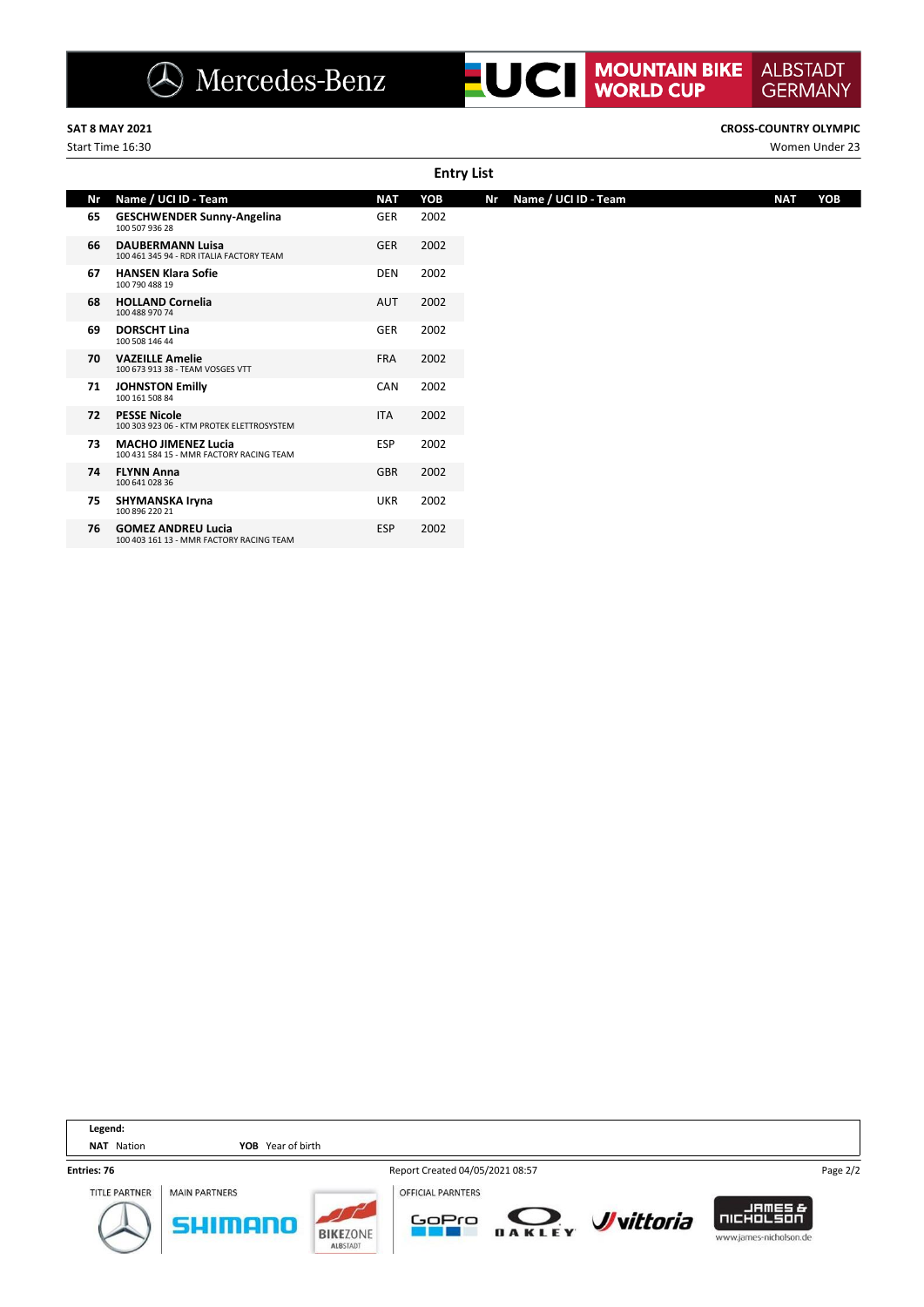**UCI** MOUNTAIN BIKE **ALBSTADT GERMANY** 

**Entries by Nation**

| <b>CONTINENT</b>     | <b>NATION</b>                  |                         | XCO-ME XCO-WE XCO-MU XCO-WU DHI-ME DHI-WE DHI-MJ DHI-WJ |                         |                         |  |  | <b>TOT</b>     |
|----------------------|--------------------------------|-------------------------|---------------------------------------------------------|-------------------------|-------------------------|--|--|----------------|
| <b>AFR - Africa</b>  | $\overline{2}$                 | $\overline{2}$          | $\overline{4}$                                          | $\mathbf{3}$            |                         |  |  | 9              |
|                      | NAM - NAMIBIA                  | $\mathbf{1}$            |                                                         | $\mathbf{1}$            |                         |  |  | $\overline{2}$ |
|                      | RSA - SOUTH AFRICA             | $\mathbf 1$             | $\overline{4}$                                          | $\overline{2}$          |                         |  |  | $\overline{7}$ |
| <b>AME - America</b> | $\overline{7}$                 | 25                      | 21                                                      | 14                      | $\overline{7}$          |  |  | 67             |
|                      | ARG - ARGENTINA                | $\mathbf{1}$            | 3                                                       | $\overline{2}$          |                         |  |  | 6              |
|                      | <b>BRA - BRAZIL</b>            | $\overline{\mathbf{4}}$ | $\overline{2}$                                          | $\mathbf 1$             |                         |  |  | $\overline{7}$ |
|                      | CAN - CANADA                   | $11\,$                  | $\overline{7}$                                          | $\overline{2}$          | $\overline{4}$          |  |  | 24             |
|                      | CHI - CHILE                    | $\overline{2}$          | $\mathbf{1}$                                            | $\overline{4}$          |                         |  |  | $\overline{7}$ |
|                      | COL - COLOMBIA                 | 3                       |                                                         |                         |                         |  |  | 3              |
|                      | <b>MEX - MEXICO</b>            | $1\,$                   | $\mathbf{1}$                                            | 3                       | $\mathbf{1}$            |  |  | 6              |
|                      | USA - UNITED STATES OF AMERICA | 3                       | $\overline{7}$                                          | $\overline{2}$          | $\overline{2}$          |  |  | 14             |
| ASI - Asia           | $\mathbf{1}$                   | $\mathbf{1}$            |                                                         | $\overline{\mathbf{z}}$ | $\mathbf{1}$            |  |  | 4              |
|                      | JPN - JAPAN                    | $\mathbf{1}$            |                                                         | $\overline{2}$          | $\mathbf{1}$            |  |  | 4              |
| <b>EUR</b> - Europe  | 31                             | 127                     | 85                                                      | 125                     | 68                      |  |  | 405            |
|                      | <b>AUT - AUSTRIA</b>           | 5                       | 3                                                       | $\overline{4}$          | 5                       |  |  | 17             |
|                      | <b>BEL - BELGIUM</b>           | $\overline{4}$          | $\mathbf{1}$                                            | $\overline{4}$          | $\mathbf 1$             |  |  | 10             |
|                      | BIH - BOSNIA AND HERZEGOVINA   |                         | $\mathbf{1}$                                            |                         |                         |  |  | $\mathbf{1}$   |
|                      | <b>CRO - CROATIA</b>           |                         |                                                         | $\mathbf{1}$            |                         |  |  | $\mathbf{1}$   |
|                      | <b>CZE - CZECH REPUBLIC</b>    | 6                       | $\overline{4}$                                          | 6                       | $\overline{4}$          |  |  | 20             |
|                      | <b>DEN - DENMARK</b>           | 3                       | $\overline{2}$                                          | 5                       | $\overline{4}$          |  |  | 14             |
|                      | ESP - SPAIN                    | 6                       | $\overline{2}$                                          | $\overline{2}$          | $\overline{2}$          |  |  | 12             |
|                      | <b>EST - ESTONIA</b>           |                         | $\overline{2}$                                          |                         |                         |  |  | $\overline{2}$ |
|                      | <b>FIN-FINLAND</b>             |                         |                                                         | $\mathbf{1}$            |                         |  |  | $\mathbf{1}$   |
|                      | FRA - FRANCE                   | 21                      | 12                                                      | 24                      | 9                       |  |  | 66             |
|                      | <b>GBR - GREAT BRITAIN</b>     | $\overline{2}$          | 3                                                       | 5                       | $\overline{4}$          |  |  | 14             |
|                      | <b>GER - GERMANY</b>           | 17                      | $\bf 8$                                                 | 17                      | $\overline{7}$          |  |  | 49             |
|                      | <b>GRE - GREECE</b>            | 3                       |                                                         | $\mathbf 1$             | $\mathbf{1}$            |  |  | 5              |
|                      | <b>HUN - HUNGARY</b>           | $\overline{2}$          | $\mathbf{1}$                                            |                         | $\overline{\mathbf{3}}$ |  |  | 6              |
|                      | ISR - ISRAEL                   | $\mathbf{1}$            | $\mathbf 1$                                             | 5                       |                         |  |  | $\overline{7}$ |
|                      | <b>ITA - ITALY</b>             | 8                       | 5                                                       | 9                       | 3                       |  |  | 25             |
|                      | LAT - LATVIA                   | $\mathbf 1$             |                                                         | $\overline{2}$          |                         |  |  | 3              |
|                      | LUX - LUXEMBOURG               |                         | $\mathbf{1}$                                            |                         |                         |  |  | $\mathbf{1}$   |
|                      | <b>NED - NETHERLANDS</b>       | $\mathbf 2$             | 5                                                       | 5                       | $\overline{4}$          |  |  | 16             |
|                      | <b>NOR - NORWAY</b>            | $\overline{2}$          |                                                         | $\overline{2}$          |                         |  |  | $\overline{4}$ |
|                      | POL - POLAND                   | 5                       | $\overline{7}$                                          | $\overline{2}$          | $\overline{2}$          |  |  | 16             |
|                      | POR - PORTUGAL                 | $\mathbf 1$             | $\mathbf 1$                                             |                         | $\overline{2}$          |  |  | $\overline{4}$ |
|                      | <b>ROU - ROMANIA</b>           | $\overline{2}$          |                                                         | $\overline{2}$          |                         |  |  | 4              |
|                      | RUS - RUSSIAN FEDERATION       | $\overline{3}$          | 3                                                       | $\mathbf 1$             | $\mathbf 1$             |  |  | 8              |
|                      | SLO - SLOVENIA                 | $\mathbf 1$             | $\mathbf 1$                                             | $\overline{2}$          | $\mathbf{1}$            |  |  | 5              |
|                      | SRB - SERBIA                   |                         | $\,1\,$                                                 |                         |                         |  |  | $\,1\,$        |
|                      | SUI - SWITZERLAND              | 23                      | 13                                                      | 19                      | 12                      |  |  | 67             |
|                      | SVK - SLOVAKIA                 | $\mathsf 3$             | $\,1\,$                                                 | $\mathbf 1$             | $\mathbf 1$             |  |  | 6              |
|                      | SWE - SWEDEN                   | $\mathbf{1}$            | $\overline{4}$                                          | 4                       |                         |  |  | 9              |
|                      | TUR - TURKEY                   | $\mathbf 2$             |                                                         |                         |                         |  |  | $\overline{2}$ |
|                      | <b>UKR - UKRAINE</b>           | 3                       | 3                                                       | $\mathbf{1}$            | $\overline{2}$          |  |  | 9              |
| OCE - Oceania        | $\overline{2}$                 | 4                       | $\mathbf{1}$                                            | $\mathbf{1}$            |                         |  |  | 6              |
|                      | <b>AUS - AUSTRALIA</b>         | $\mathbf 1$             | $\mathbf{1}$                                            | $\mathbf{1}$            |                         |  |  | 3              |
|                      | NZL - NEW ZEALAND              | 3                       |                                                         |                         |                         |  |  | $\mathbf{3}$   |
|                      | <b>Entries:</b>                | 159                     | 111                                                     | 145                     | 76                      |  |  | 491            |
|                      | <b>Nations:</b>                | 37                      | 32                                                      | 34                      | 23                      |  |  | 43             |

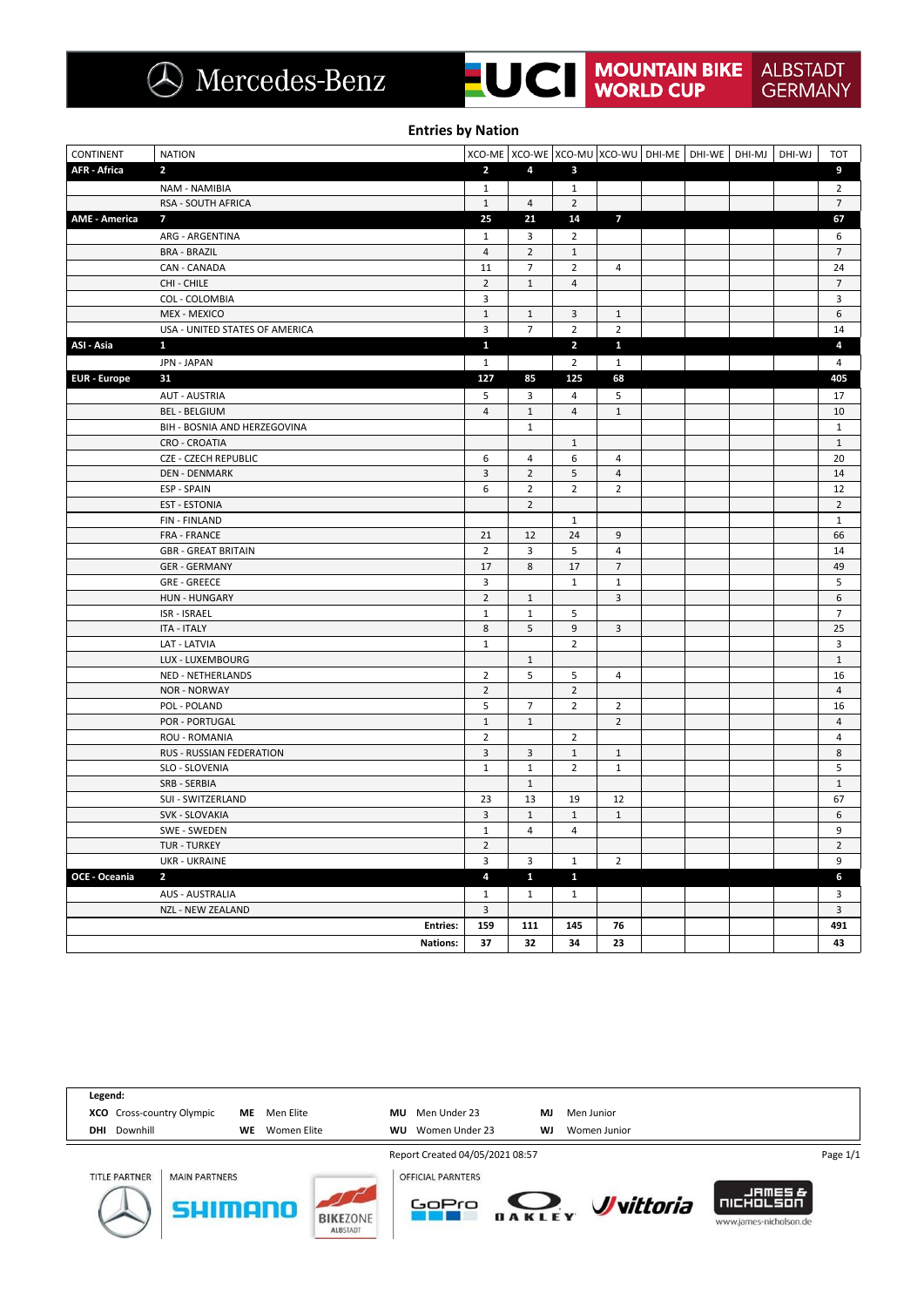| $\bigcirc$ Mercedes-Benz |  |
|--------------------------|--|
|                          |  |

| <b>Entries by Team</b>                                    |                |                                                         |                |                |  |  |  |  |                |
|-----------------------------------------------------------|----------------|---------------------------------------------------------|----------------|----------------|--|--|--|--|----------------|
| UCI ELITE MTB Team<br>19                                  |                | XCO-ME XCO-WE XCO-MU XCO-WU DHI-ME DHI-WE DHI-MJ DHI-WJ |                |                |  |  |  |  | TOT            |
| BHT - BH TEMPLO CAFÉS UCC                                 | $\overline{2}$ | $\mathbf{1}$                                            | $\mathbf{1}$   |                |  |  |  |  | 4              |
| BMC - ABSOLUTE-ABSALON - BMC                              | $\overline{2}$ | $\mathbf{1}$                                            | $\mathbf{1}$   |                |  |  |  |  | 4              |
| CFR - CANNONDALE FACTORY RACING                           | 4              |                                                         |                |                |  |  |  |  | 4              |
| CFT - CANYON COLLECTIVE FACTORY TEAM                      |                | $\overline{2}$                                          |                |                |  |  |  |  | $\overline{2}$ |
| CPB - CST POSTNL BAFANG MTB RACING TEAM                   | $\overline{2}$ | 3                                                       |                |                |  |  |  |  | 5              |
| <b>GFR - GHOST FACTORY RACING</b>                         |                | 3                                                       |                | $\overline{2}$ |  |  |  |  | 5              |
| JBS - JB BRUNEX SUPERIOR FACTORY RACING                   | 2              | $\overline{4}$                                          |                | $\overline{2}$ |  |  |  |  | 8              |
| KMO - KMC - ORBEA                                         | 3              | $\mathbf{1}$                                            | $\mathbf{1}$   |                |  |  |  |  | 5              |
| KOT - KROSS ORLEN CYCLING TEAM                            | 2              | $\mathbf{1}$                                            |                |                |  |  |  |  | 3              |
| MSS - MASSI                                               | $\overline{2}$ | $\overline{2}$                                          |                |                |  |  |  |  | 4              |
| NFT - NORCO FACTORY TEAM XC                               | 4              | 2                                                       | 1              | $\mathbf{1}$   |  |  |  |  | 8              |
| PMX - PRIMAFLOR MONDRAKER XSAUCE                          | $\overline{2}$ | $\mathbf{1}$                                            |                |                |  |  |  |  | 3              |
| PXC - MALOJA PUSHBIKERS MTB                               | 3              | $\overline{2}$                                          |                |                |  |  |  |  | 5              |
| RNR - THÖMUS RN SWISS BIKE TEAM                           | $\overline{2}$ | $\mathbf{1}$                                            | 3              | $\mathbf{1}$   |  |  |  |  | 7              |
| SBC - SPECIALIZED RACING                                  | 2              | 2                                                       |                |                |  |  |  |  | 4              |
| SCF - SANTA CRUZ FSA MTB PRO TEAM                         | $\overline{2}$ | $\overline{2}$                                          |                |                |  |  |  |  | 4              |
| SSR - SCOTT-SRAM MTB RACING TEAM                          | 3              | $\mathbf{1}$                                            |                |                |  |  |  |  | 4              |
| TFR - TREK FACTORY RACING XC                              | $\overline{2}$ | $\overline{2}$                                          |                | $\mathbf{1}$   |  |  |  |  | 5              |
| USR - UNIOR - SINTER                                      |                | $\mathbf{1}$                                            |                |                |  |  |  |  | $\mathbf{1}$   |
| <b>UCI MTB Team</b><br>48                                 |                | XCO-ME XCO-WE XCO-MU XCO-WU DHI-ME DHI-WE DHI-MJ DHI-WJ |                |                |  |  |  |  | TOT            |
| 184 - AXXIOS-INFINITY                                     | $\mathbf{1}$   |                                                         |                |                |  |  |  |  | $\mathbf{1}$   |
| 4SI - FOUR ES INTERNATIONAL PROJECT                       |                |                                                         | $\mathbf{1}$   |                |  |  |  |  | $\mathbf{1}$   |
| AFC - ALPECIN - FENIX                                     | 2              | 2                                                       | $\mathbf{1}$   | $\mathbf{1}$   |  |  |  |  | 6              |
| ANJ - VCA ANJOS ASTERION                                  | $\mathbf{1}$   | $\mathbf{1}$                                            | $\overline{2}$ |                |  |  |  |  | 4              |
| BHW - BH - WALLONIE MTB TEAM                              | $\mathbf{1}$   |                                                         | $\overline{2}$ | $\mathbf{1}$   |  |  |  |  | 4              |
| BRT - DINAMO - BIKEXPERT - SUPERBET                       | 1              |                                                         | $\mathbf{1}$   |                |  |  |  |  | $\overline{2}$ |
| <b>BTS - BIKE TEAM SOLOTHURN</b>                          |                |                                                         | 3              |                |  |  |  |  | 3              |
| <b>BTU - TORPADO URSUS</b>                                | $\mathbf{1}$   |                                                         | $\overline{2}$ |                |  |  |  |  | 3              |
| CAL - CALOI HENRIQUE AVANCINI RACING                      | 2              |                                                         |                |                |  |  |  |  | $\overline{2}$ |
| CMM - COMPUTER MANIA MTB RACING TEAM                      |                | $\mathbf{1}$                                            | $\overline{2}$ |                |  |  |  |  | 3              |
| CPF - CUBE PRO FERMETURES SEFIC                           | 1              | 2                                                       |                |                |  |  |  |  | 3              |
| CSC - CS CARABINIERI - CICLI OLYMPIA VITTORIA             | $\overline{2}$ |                                                         | 2              |                |  |  |  |  | 4              |
| CTP - CYKLOSTAR TREK PIRELLI                              | $\overline{2}$ |                                                         |                |                |  |  |  |  | $\overline{2}$ |
| ETK - EXPRES CZ - TUFO TEAM KOLÍN                         | $\overline{2}$ | $\mathbf{1}$                                            | 3              |                |  |  |  |  | 6              |
| FTK - KTM FACTORY MTB TEAM                                | 2              | $\mathbf{1}$                                            | $\overline{2}$ | $\mathbf{1}$   |  |  |  |  | 6              |
| GAP - GAPP SYSTEM - KOLOFIX MTB RACING TEAM               | 1              | $\mathbf{1}$                                            | $\mathbf{1}$   |                |  |  |  |  | 3              |
| GFT - GIANT FACTORY OFF - ROAD TEAM                       | 2              |                                                         | $\mathbf{1}$   |                |  |  |  |  | 3              |
| IRO - IRONTECH TECNIC MENDIZ AMBISIST                     | 1              |                                                         | $\overline{2}$ |                |  |  |  |  | 3              |
|                                                           | 2              |                                                         |                |                |  |  |  |  | $\overline{2}$ |
| JBG - JBG - 2 CRYOSPACE<br>KTM - KTM PROTEK ELETTROSYSTEM | $\mathbf{1}$   |                                                         | $\overline{2}$ | 3              |  |  |  |  | 6              |
|                                                           |                | $\overline{2}$                                          |                |                |  |  |  |  | $\overline{2}$ |
| LIV - LIV FACTORY RACING                                  |                |                                                         |                |                |  |  |  |  |                |
| LMT - LEXWARE MOUNTAINBIKE TEAM                           | 3              |                                                         | $\mathbf{1}$   |                |  |  |  |  | 4              |
| MMR - MMR FACTORY RACING TEAM                             | 2              |                                                         |                | $\overline{2}$ |  |  |  |  | 4              |
| MTB - MOUNTAINBIKE RACINGTEAM                             | $\overline{2}$ |                                                         |                | $\mathbf{1}$   |  |  |  |  | 3              |
| OTE - PIVOT CYCLES - OTE                                  | 4              |                                                         | $\mathbf{1}$   | $\mathbf{1}$   |  |  |  |  | 6              |
| R1C - R1 - CYCLING EDUCATION                              | 1              |                                                         | $\mathbf{1}$   |                |  |  |  |  | $\overline{2}$ |
| RDR - RDR ITALIA FACTORY TEAM                             |                |                                                         |                | $\mathbf{1}$   |  |  |  |  | $\mathbf{1}$   |
| ROS - ROUVY SPECIALIZED                                   |                |                                                         | $\overline{2}$ | 1              |  |  |  |  | 3              |
| RUF - FISCHER-BMC                                         |                |                                                         |                | $\mathbf{1}$   |  |  |  |  | $\mathbf{1}$   |
| SAT - SERNEKE ALLEBIKE MTB TEAM                           | $\mathbf{1}$   |                                                         | $\mathbf{1}$   |                |  |  |  |  | $\overline{2}$ |
| SBT - STRÜBY - BIXS TEAM                                  | 1              | $\mathbf{1}$                                            |                | $\mathbf{1}$   |  |  |  |  | 3              |



**ALBSTADT**